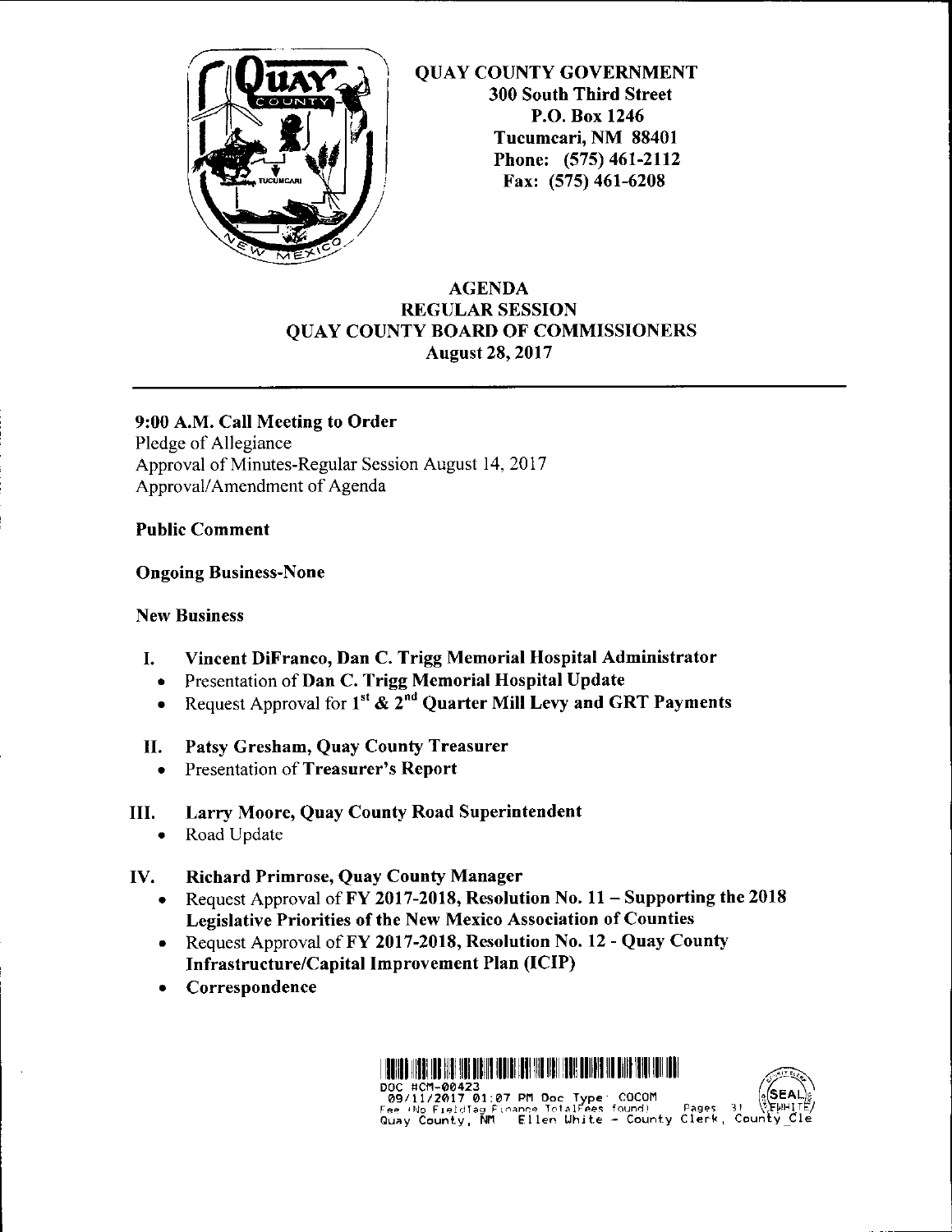## **V. INDIGENT CLAIMS BOARD**

- Call Meeting to Order
- Request Approval of Indigent Minutes for the July 24, 2017 Meeting
- Review August Claim Prepared by Sheryl Chambers
- Adjourn
- **VI. Request Approval of Accounts Payable**
- **VII. Other Quay County Business That May Arise During the Commission Meeting and/or Comments from the Commissioners**
- **VIII. Request Approval for Closed Executive Session** 
	- Pursuant to Section 10-15-l(H) 7. **The New Mexico Open Meetings Act Pertaining to Threatened or Pending Litigation**

## **IX. Franklin McCasland, Quay County Commission Chairman**

• Proposed action, if any, from Executive Session

## **Adjourn**

*Lunch-Time and Location to be Announced*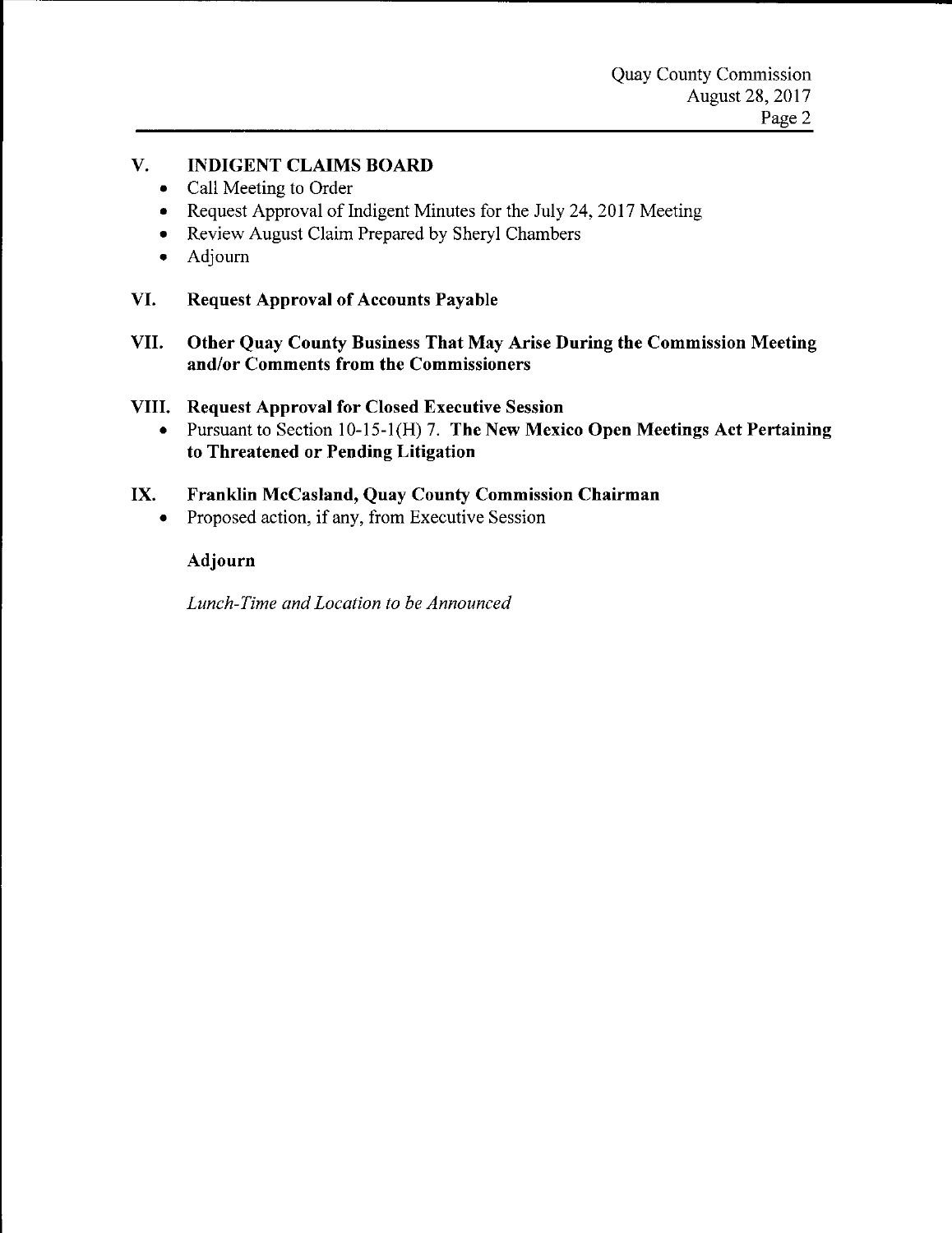## **REGULAR SESSION-BOARD OF QUAY COUNTY COMMISSIONERS**

### **August 28, 2017**

#### **9:00A.M.**

BE IT REMEMBERED THE HONORABLE BOARD OF OUAY COUNTY COMMISSIONERS met in regular session the 28<sup>th</sup> day of August, 2017 at 9:00 a.m. in the Ouay County Commission Chambers, Tucumcari, New Mexico, for the purpose of taking care of any business that may come before them.

PRESENT & PRESIDING:

Franklin Mccasland, Chairman Mike Cherry, Member Sue Dowell, Member Ellen L. White, County Clerk Richard Primrose, County Manager

OTHERS PRESENT:

Daniel Zamora, Quay County Rural Addressing Rob McClelland, Quay County Rural Addressing Gail Houser, Tucumcari MainStreet Director Dallas Dowell, Quay County Fair Board Patsy Gresham, Quay County Treasurer Larry Moore, Quay County Road Superintendent Darla Munsell, Quay County CDBG Coordinator Thomas Garcia, Quay County Sun

Chairman Franklin McCasland called the meeting to order. Dallas Dowell led the Pledge of Allegiance.

A MOTION was made by Sue Dowell, SECONDED by Mike Cherry to approve the minutes from the August 14, 2017 regular session as printed. MOTION carried with Cherry voting "aye", McCasland voting "aye", and Dowell voting "aye".

A MOTION was made by Mike Cherry, SECONDED by Sue Dowell to approve the Agenda as presented. MOTION carried with Cherry voting "aye", Dowell voting "aye" and McCasland **voting "aye".** 

## PUBLIC COMMENTS:

 $\mathcal{L}_\text{L}$ 

Gail Houser, Tucumcari MainStreet Director provided everyone with a flyer for the Fired-Up Event to be held September 30. Houser said the event is slated to have new events and more vendors than ever before.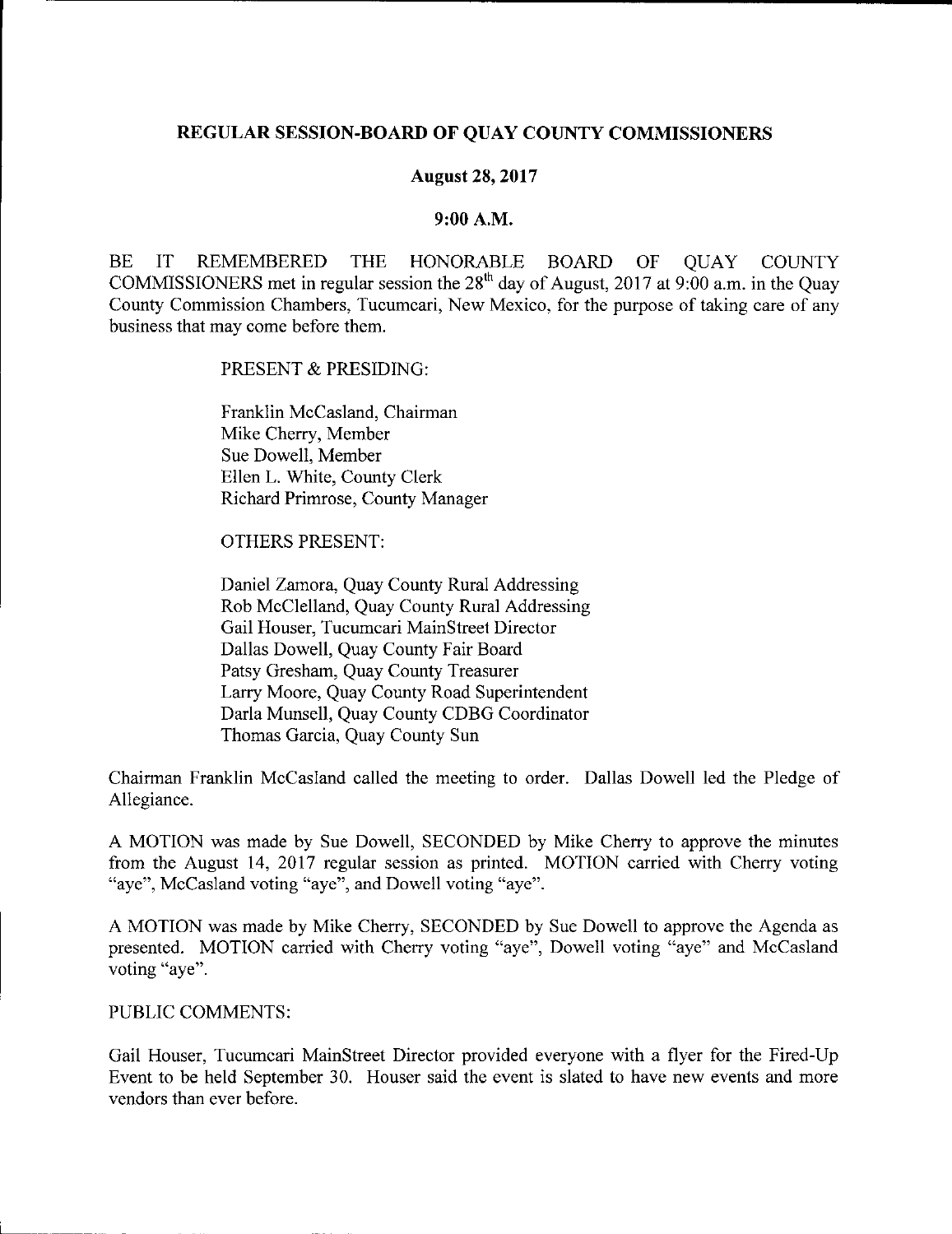Dallas Dowell, member of the Quay County Fair Board thanked the Commissioners for their continued support of the annual Fair and asked that they extended the Fair Board's gratitude to Daniel Estrada and his Quay County Maintenance Staff for their outstanding attentiveness to the overall success of the Fair.

Chairman McCasland stated the Fair Board, once again, provided an excellent Fair for the residents of Quay County. McCasland said the service the Fair Board provides for the youth is invaluable to our community.

ONGOING BUSINESS: NONE

### NEW BUSINESS:

Vincent Difranco, Trigg Memorial Hospital Administrator presented an update of ongoing priority topics and activities. A copy of his report is attached and made a part of these minutes.

Commissioner Dowell asked Difranco if the possibility of adding OB/GYN clinics in Tucumcari would become available at some point. Difranco stated he does not have as much input regarding those services. In Clovis, they are provided by an Independent Group. Difranco said he realizes the need in Quay County for those services and will keep it on his radar.

Commissioner Cherry asked if the Emergency Room physicians were employed by Presbyterian. Difranco reported the hospital has a contract with the Schumacher Group for Emergency Room services.

Diffranco requested approval of the Mill Levy and Gross Receipts Tax payments for the  $1<sup>st</sup>$  and  $2<sup>nd</sup>$  fiscal year quarters in the amount of \$250,000.00 for each payment. A MOTION was made by Mike Cherry, SECONDED by Sue Dowell to approve the request for payment. MOTION carried with Cherry voting "aye", Dowell voting "aye" and McCasland voting "aye".

Patsy Gresham, Quay County Treasurer presented a report which is attached and made a part of these minutes. Gresham informed the Commissioners the Tyler Eagle conversion is complete with the only remaining activity to be finalized being the "month-end" steps and reports. The staff will work closely with representatives from Tyler at the end of this month to complete that task.

Gresham stated, as her report indicates, the Treasurer's Office will be implementing NSF fees for returned checks, the minimum tax \$5.00 administration fee as approved by Resolution last year, and a charge to mortgage companies for research of their mortgagee's taxes.

Gresham reported the 2017 Tax notices will be generated by Automated Election Services and be ready for distribution in October. Gresham is looking forward to being able to provide additional services to the citizens with the new software.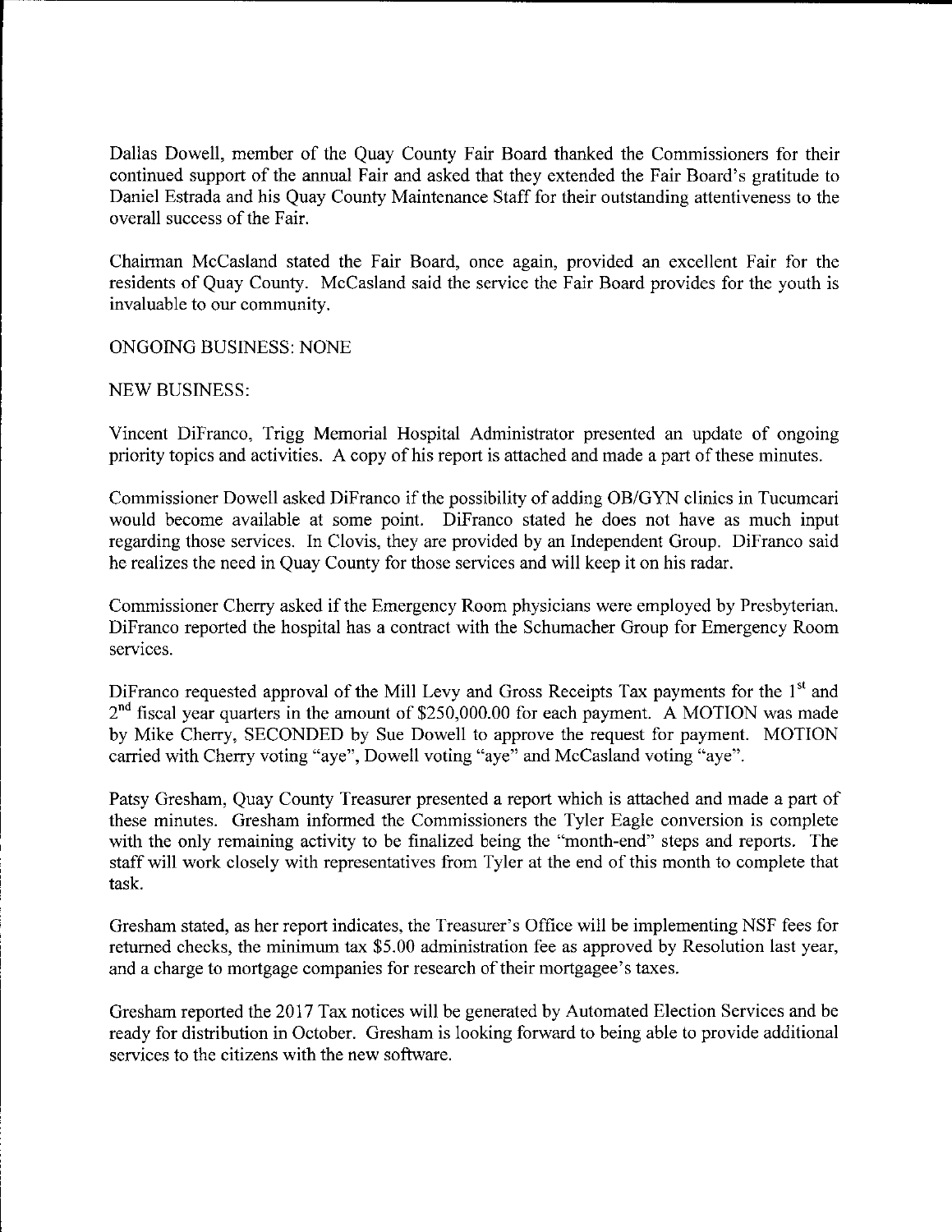Lastly, Gresham informed the Commissioners she will present a formal proposal from Tyler for an additional component to the new software called Tyler-Web. This component will allow departments within the County to accept debit and credit card transactions as well as provide some online searching for the public without having to contact the office directly.

Larry Moore, Quay County Road Superintendent requested approval of the following items:

- I. Moore presented a spreadsheet and map highlighting road work throughout the County from 2005 to the present. The map was color coded to show the difference in funding for projects. Funding designations included CAP, School Bus, Co-Op; County funded and CDBG.
- 2. Blade reports were distributed.

L.

- 3. Three miles have been completed on Quay Road BH with 2.2 miles remaining to complete the project.
- 4. The crews will be moving to Quay Road R, near Nara Visa next.
- 5. Crews are working on problem roads following the rain with low water crossings being the main focus to begin with.
- 6. Roland Choat has an emergency situation on Quay Road AC with a collapsed culvert. Moore said he has crews headed to that location today.
- 7. Moore stated he has received a lot of calls regarding weeds and has told residents the bar ditches will have to dry considerably before a mower can get access to those areas.
- 8. The close-out paperwork has been submitted for Quay Road 63 following the end of the two year project.

Chairman Mccasland requested Moore add Quay Road 59 between the Marshall and Callison residences to his list of projects.

Commissioner Dowell requested an update of the following calls from residents she has previously reported:

- I. Doyle Frasier. Primrose reported problem trees were cut that were in the R-0-W and it has yet to be determined if additional trees will be removed.
- 2. Chris Koehler. Moore replied his concerns were resolved.
- 3. Veronica Montano. Primrose said he has spoken to her numerous times. Primrose said Montano is requesting the County mow weeds that are not the responsibility of the County. As well, Primrose noted the County installed a culvert that Montano now benefits from as well as improving the entrance into her property with asphalt over the culvert.
- 4. Larry Hines has reported numerous complaints. Primrose replied he has also spoken to Hines and has told him they will look into his concerns again.
- 5. Tom Bruhn. Moore reported that he, along with Primrose met with Bruhn and the issue has been resolved and will be dealt with soon.

Commissioner Dowell said she would like to see the County doing a better job of compromising with the residents and keeping better lines of communication with the citizens. Dowell said she believes residents feel ignored and efforts for better public relations is a must.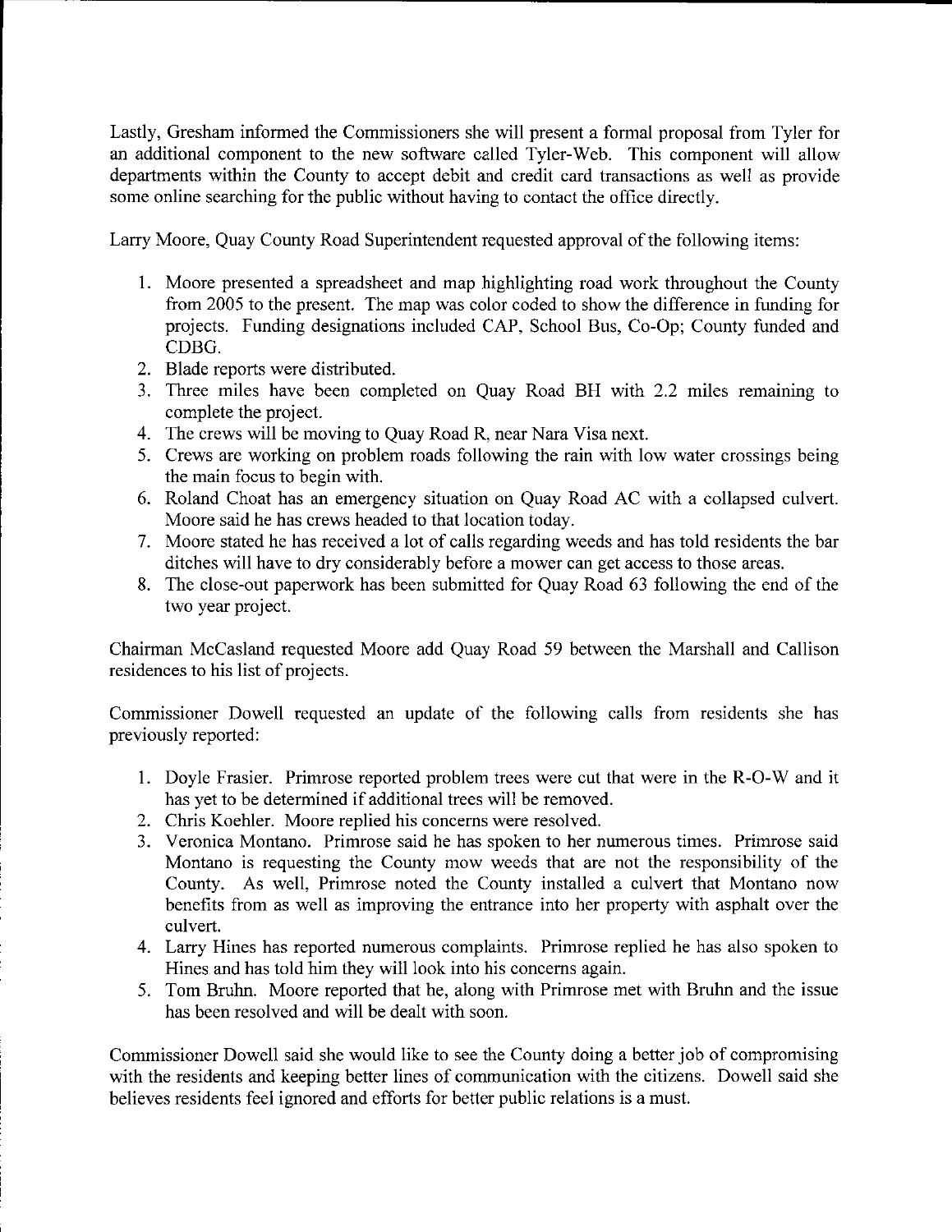Richard Primrose, Quay County Manager presented the following items for approval:

- I. FY2017-2018, Resolution No. 11; Supporting the 2018 Legislative Priorities of the New Mexico Association of Counties. A MOTION was made by Mike Cherry, SECONDED by Sue Dowell to approve. MOTION carried with Cherry voting "aye", Dowell voting "aye" and McCasland voting "aye". A copy is attached and made a part of these minutes.
- 2. FY2017-2018, Resolution No. 12; Quay County Infrastructure/Capital Improvement Plan. A MOTION was made by Sue Dowell SECONDED by Mike Cherry to approve the ICIP. MOTION carried with Dowell voting "aye", Cherry voting "aye" and McCasland voting "aye". A copy is attached to these minutes.

Primrose distributed the following correspondence:

- 1. August, 2017 Gross Receipts Tax Report.
- 2. July, 2017 Quay County Family Health Center monthly RPHCA Report.
- 3. Announced the Quay County Courthouse will be closed on Monday, September 4 in observance of Labor Day.
- 4. The Quay County Courthouse will host an employee picnic on Friday, September 8.

Chairman McCasland called the Indigent Claims Board portion of the meeting to order. Time noted 10:05 a.m.

-----INDIGENT CLAIMS----

Return to regular session. Time noted 10:10 a.m.

ACCOUNTS PAY ABLE: A MOTION was made by Sue Dowell, SECONDED by Mike Cherry to approve the expenditures included in the Accounts Payable Report ending August 24, 2017. MOTION carried with Dowell voting "aye", Cherry voting "aye" and McCasland voting "aye".

Other County Business/Comments from Commissioners:

Chairman McCasland extended his gratitude to Daniel Estrada and his staff, as well as the Quay County Fair Board for an excellent Fair.

McCasland also offered condolences to Darla Munsell due to the loss of her sister.

Chairman McCasland requested a ten minute break. Time noted 10:15 a.m.

Return to regular session. Time noted 10:25 a.m.

A MOTION was made by Mike Cherry SECONDED by Sue Dowell to go into Executive Session pursuant to the Open Meetings Act pursuant to Section 10-15-1(H)7 to discuss Threatened or Pending Litigation MOTION carried with Cherry voting "aye", Mccasland voting "aye" and Dowell voting "aye".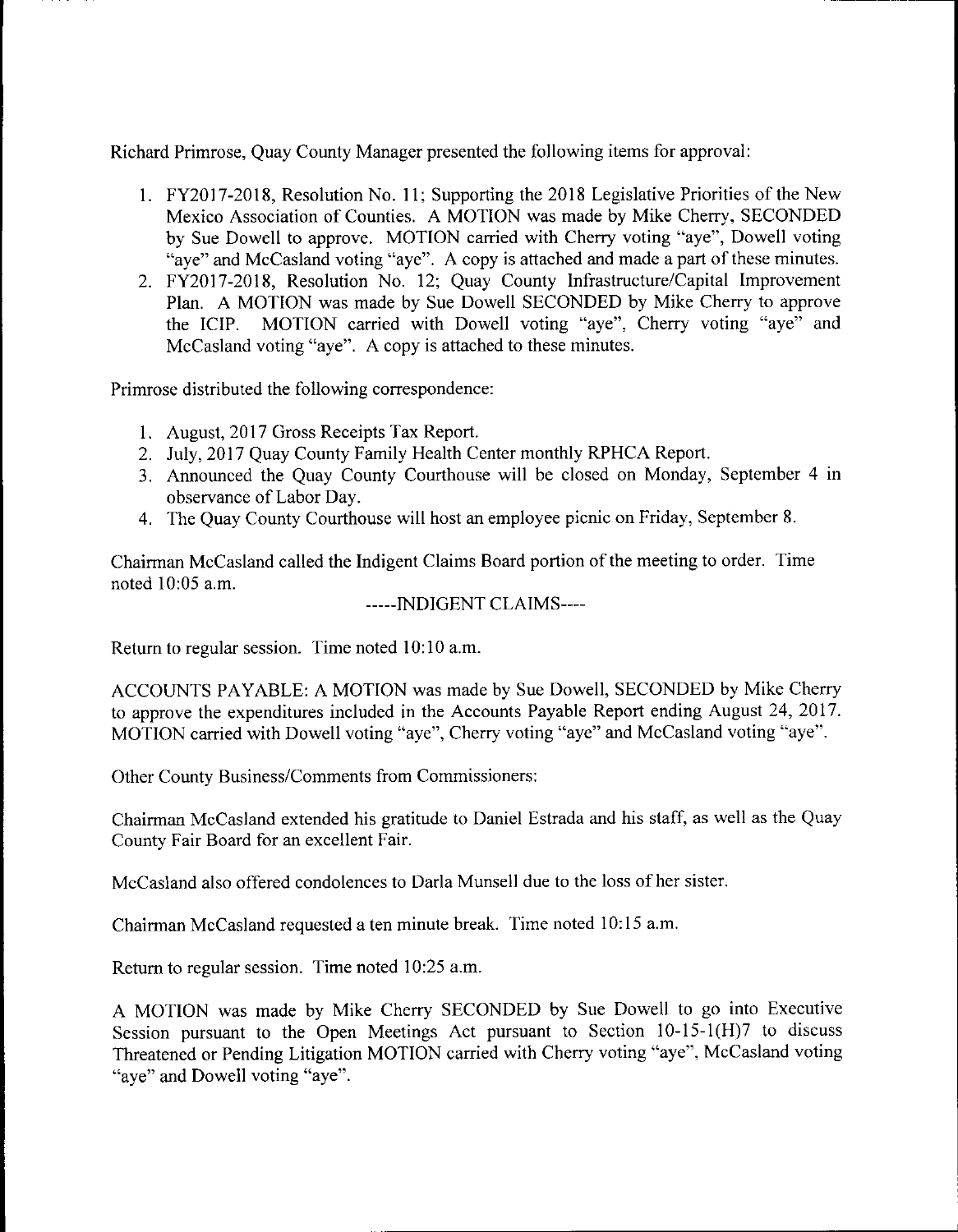Time noted 10:30 a.m.

### ------EXECUTIVE SESSION-----------

Return to regular session. Time noted 11 :00 a.m.

A MOTION was made by Sue Dowell, SECONDED by Mike Cherry that only the items listed above were discussed during Executive Session and no action was taken. MOTION carried with Cherry voting "aye", Dowell voting "aye" and Mccasland voting "aye".

There being no further business, a MOTION was made by Mike Cherry, SECONDED by Sue Dowell to adjourn. MOTION carried with Cherry voting "aye", McCasland voting "aye" and Dowell voting "aye". Time noted 11 :05 a.m.

Respectfully submitted by Ellen White, County Clerk.

/

BOARD OF QUAY COUNTY COMMISSIONERS

Franklin We Casland

Sue A

Mike Cherry

PISS WNOS<br>ATTEST:<br>Elle Ludie Ellen L. White, County Clerk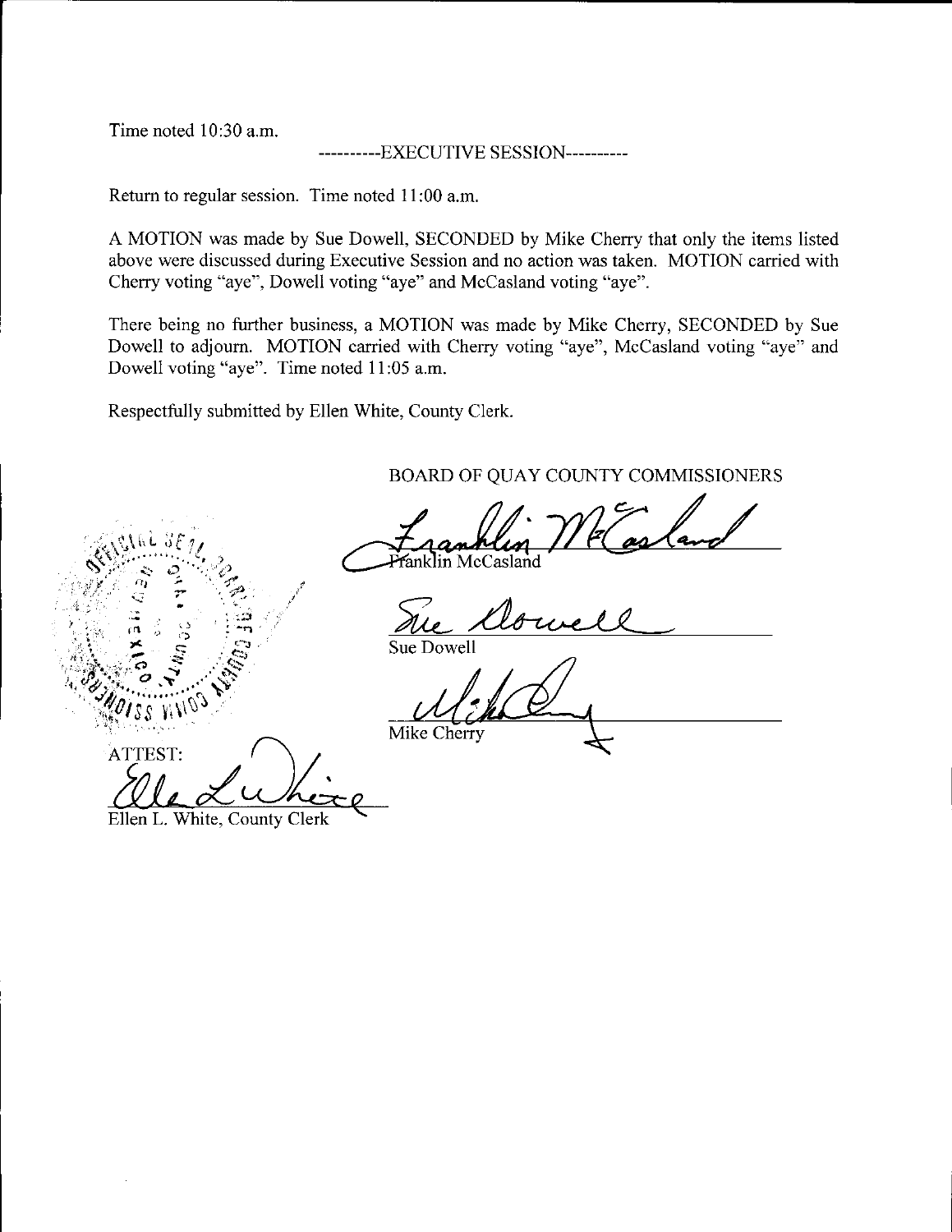## **Dr. Dan C. Trigg Memorial Hospital Administrator's Report Quay County Commissioners August 2017**

### **Ongoing Priority Topics**

•

•

•

- **1. Provider Recruitment:** A number of viable candidates have been screened as we continue to review and interview providers for permanent placement in Tucumcari.
- a. **Family Medicine:** We interviewed a Family Medicine candidate on May 23 and have made her a contract offer to join the Tucumcari PMG Clinic. This candidate has family in Albuquerque and attended medical school at UNM. She is completing her family practice residency in San Diego, CA and is available to begin her practice in July 2018. She is waiting to hear about her application to a Dermatology fellowship program in San Antonio, TX before she provides us with a decision on the offer.
- b. **Advanced Practice Providers:** Laura Cunningham, CNP has started her practice at DCT on May 8 after serving as an RN until she received her New Mexico nurse practitioner license. She has been serving the Logan Clinic also and we have expanded service to that clinic to full days on Thursday and Friday with Laura covering. In addition, another candidate, Rhonda James, CNP, accepted our contract offer and is now going through the credentialing process. We expect Rhonda to start by the end of September .
- c. **Specialty Clinics:** The Gastroenterologist who will be beginning his practice in Clovis in September 2017 has agreed to come to Tucumcari 2 times per month. In addition, a new orthopedic surgeon will begin in Clovis in October and we are discussing the possibility of an outreach clinic for those services in Tucumcari.
- 2. **Emergency Department Transition:** Dr. Sheth began as another full-time physician in the DCT emergency department on June 15. Dr. Sheth is an experienced ER physician and earlier in his career was a trauma surgeon. The schedule is very stable at this point but we will continue to evaluate each provider to ensure that they are practicing to our expectations and standards.
- 3. **Logan Clinic Report:** The Logan Clinic continues to perform well and the level of service has been expanded with Laura Cunningham now covering the clinic on Thursdays and Fridays. The RPHCA grant is decreasing its support by \$23,000 for the year 7/1/17-6/30/18. We have seen this grant support decrease the past 3 years. The monthly amount will now be \$4,858.
- 4. **Public Relations and Marketing:** We will be publishing ads and running radio spots on Dr. Wallace, Laura Cunningham, and the general breadth of services at DCT over the next 2 months. In addition, we are in the process of updating the DCT page on the Presbyterian web-site.

### **Key Activities in the Past 60 Days**

1. **Dr. Wallace Maternity Leave:** Dr. Wallace had her baby at the end of April and returned to her practice in the beginning of June.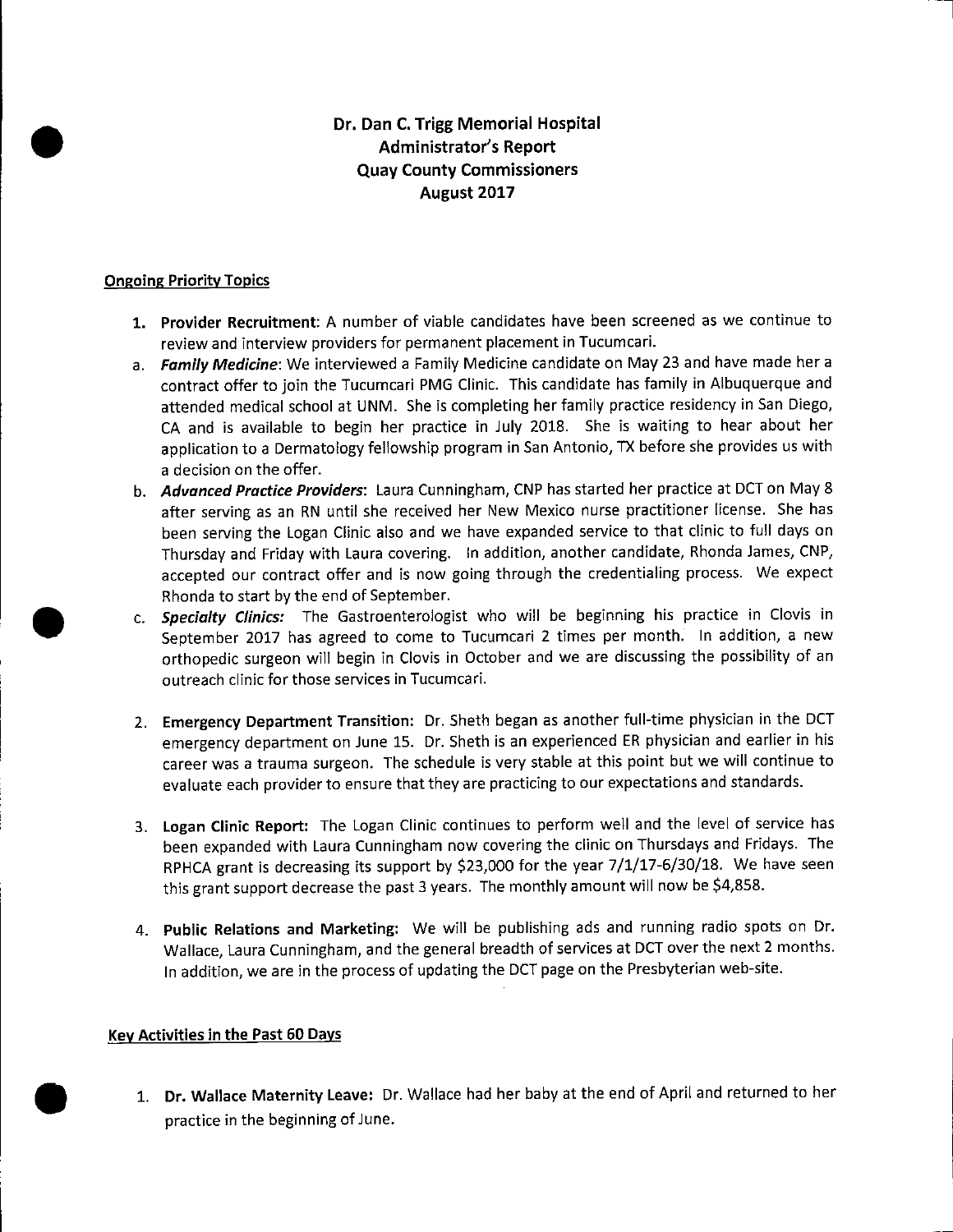- 2. **New Mexico Legislative Activity:** The Legislators went into a special session on May 24 and promptly decided on bills to pass along to the Governor. In essence, the Governor vetoed the provisions to implement a tax on hospitals to help support the Medicaid program and the general fund. We know that the Medicaid program will have continued budget challenges in FY 2017-18 and are concerned that there will be further payment reductions to hospitals and providers.
- 3. **Pharmacist Recruitment:** The new pharmacist for DCT, Robert May, started at DCT on June 19. At the present time Robert is working at DCT Monday, Tuesday and Friday and at PRMC on Wednesday and Thursdays. He is enjoying his time at DCT and we may explore an expanded role in the 2018 budget.
- **4. Claude Peterson Departure:** Claude Peterson's last day at DCT was June 30. Claude performed many functions and tasks at the hospital and we have enlisted three leaders from PRMC to support DCT in these areas effective July 2.
	- a. Michelle Williams, RN: Leading and supporting the Quality and regulatory readiness functions.
	- b. Tammy Philips, RN: Leading and supporting the Risk Management and compliance functions.
	- c. Ken De Los Santos: Leading and supporting the safety, security, environment of care and emergency preparedness.
- 5. **New Plant Services Manager:** Nick Bradfield has accepted the position of Plant Services Manager for DCT effective August 21. Nick is leaving the Navy after serving for 20 years and has an extensive maintenance and leadership background through the service.
- 6. **Meeting with Law Enforcement:** Dr. Willis and I met with representatives of the Quay County Detention Center, the Chief of Police and Mesa Counseling to discuss methods to streamline law enforcement's time when they bring a person in custody to the DCT ER for medical clearance. There have been a few incidents of long wait times or treatment times, but on average for the past 4 months we average 1.5 hours or less which we think is very reasonable. Nonetheless, we will continue to explore opportunities to decrease the amount of time that law enforcement spends in the ER with these patients and in June the average time was just over 1 hour..

### **Anticipated Activities in the Next 60 Days**

•

•

- **1. Capital Request:** We had 2 requests for capital that were approved at the last Board meeting .
	- a. Telemetry Unit Upgrade for the medical unit. \$37,800. We were informed that these units are becoming obsolete and will not be supported after 12/31/17.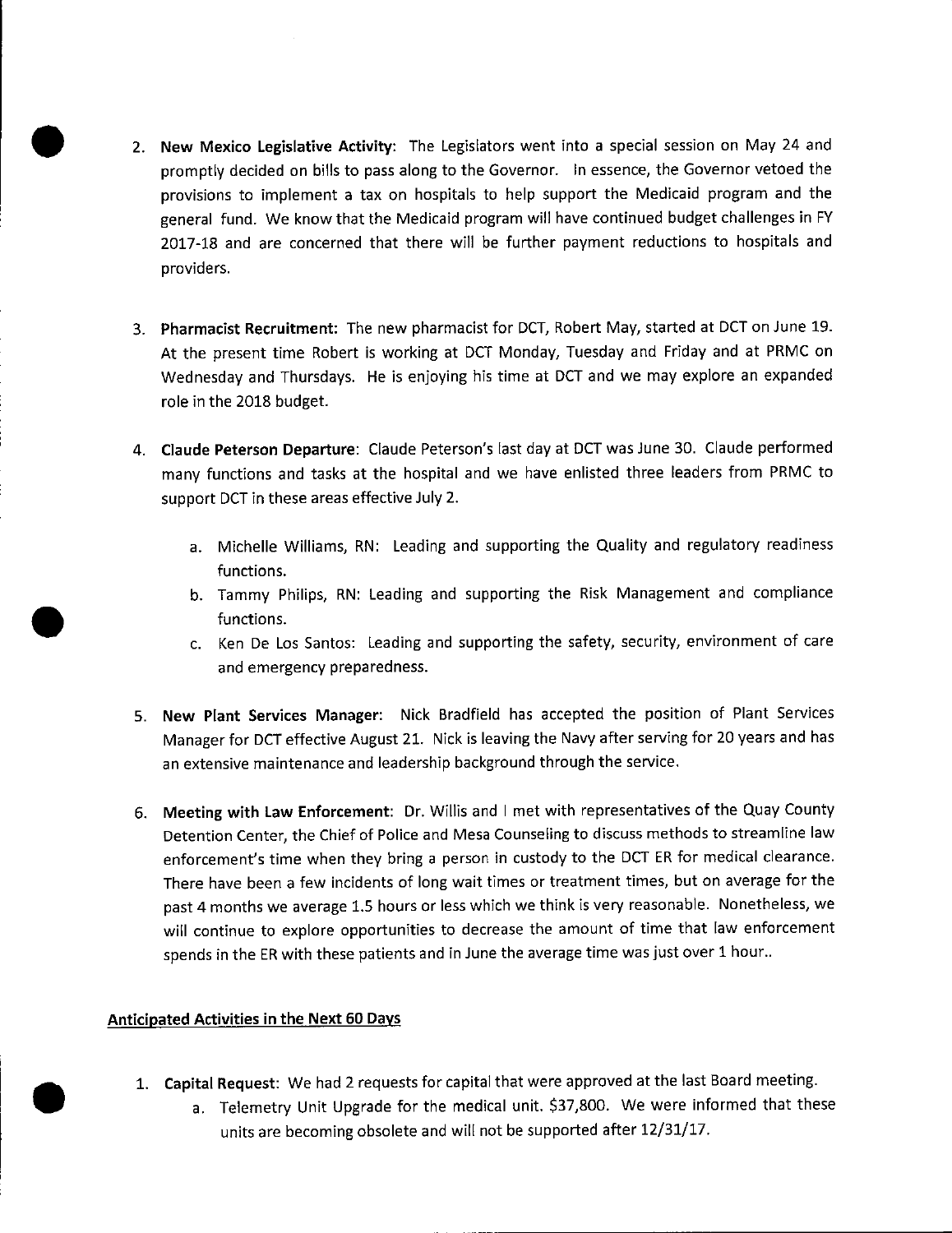- b. CT Upgrade for \$99,000. This price has been negotiated by Presbyterian and will increase the speed of our CT machine to that of a 64 slice CT and reduce the radiation dose up to 40%.
- 2. **2018 Budget:** We have just begun work on the 2018 budget with an estimate of physician and clinician productivity. This process is starting earlier with the belief that it will be a complex process with many challenges to address to reach 2018 objectives.
- 3. **DCT Wellness/Biometric Screenings:** The Presbyterian Wellness team will be on-site August 2-3 to perform biometric screens for employees that have an interest. Employees do have an incentive on HSA contributions or insurance premium costs to participate and "know their numbers" to achieve better health.
- 4. **Presbyterian Sponsored Physician Event:** The DCT physicians and nurse practitioners attended an event on August 1 to meet and mingle with the PRMC physicians and service line medical directors from Presbyterian. This was a relatively informal opportunity to meet physicians faceto-face and discuss community needs and support for local care.

Respectfully submitted,

Vince DiFranco Administrator

•

•

•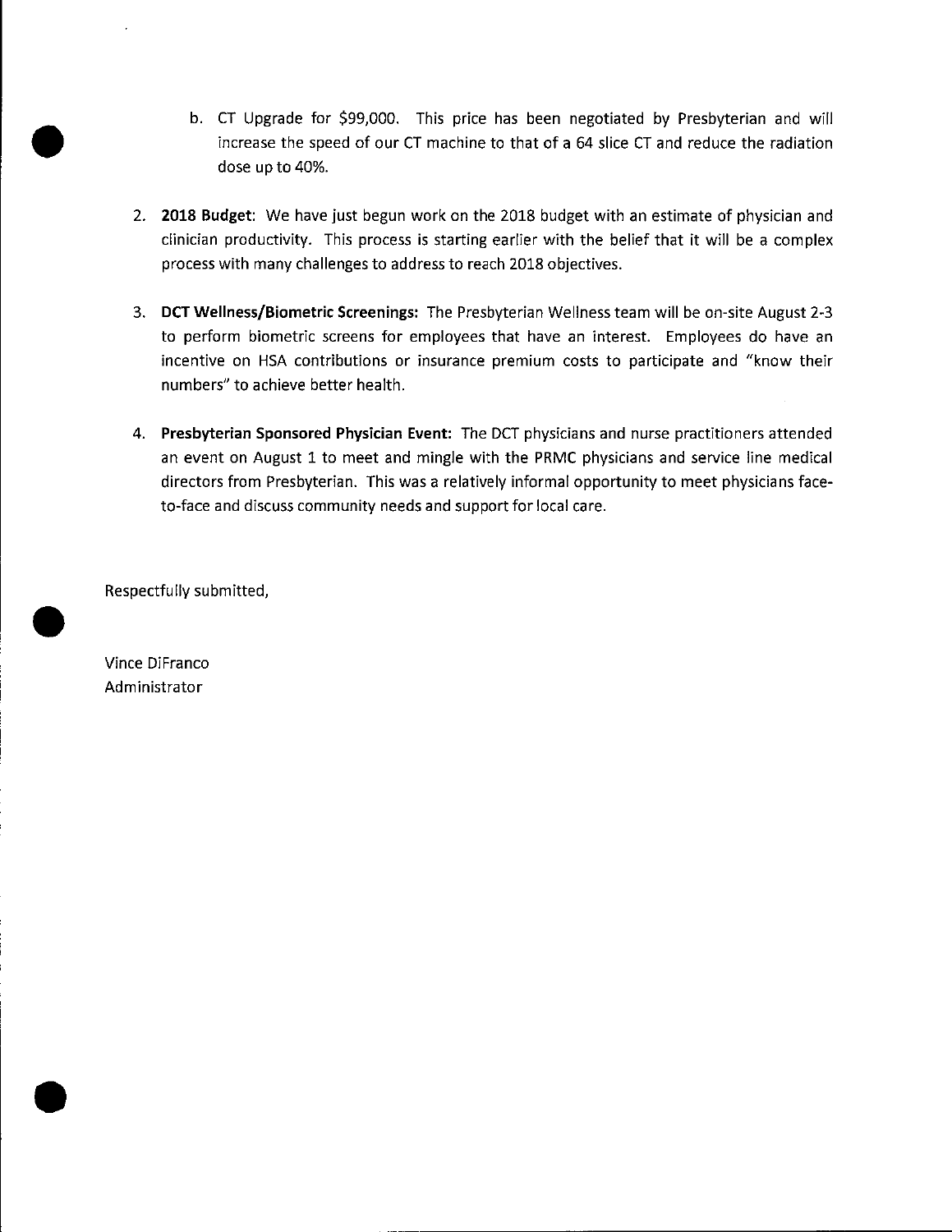#### TREASURER'S REPORT TO COUNTY COMMISSION 8/28/17

### **Activities and Requests:**

•

•

•

Our Tyler Eagle conversion is complete . We have gained several helpful features that will benefit the office as well as the Taxpayers. We now have the base we needed to add additional enhancements to what we offer our Taxpayers. I am working on a proposal for your consideration to add "Tyler Webb" which is the software we need to add to be able to accept debit/credit cards on line and over the phone as well as in the Treasurer's Office and the Clerk and Assessor's office. Also, this feature will allow taxpayers to access their tax account on line as to amount due and amount paid. It will also allow us to send tax notices and other notices by e-mail if the customer opts in to receiving e mail instead of paper.

A valuable feature that we now have is the ability to add and track fees at the taxpayer level. I would like your consideration in adding the following fees ASAP:

- 1. NSF Fees for returned checks in the amount of \$25.00.
- 2. Administrative Fee which you agreed to by resolution last year. We were unable to Implement the fee because the old Tyler software would not handle the fee correctly. Tyler Eagle can implement the fee. This is the fee, allowed by Statute, that will take any tax amount that is less than \$5.00 and add the additional amount needed to have the bills reflect a minimum of \$5.00. The amount above the tax is not distributed but is allowed to be collected into the General Fund.
- 3. A fee charged to Mortgage Companies to transmit an electronic file or for the research required to prepare a "manual" list of taxes due and for Delinquent taxes. We receive requests often from mortgage companies and others to generate an electronic text file of the tax roll and the delinquent list that goes to Santa Fe each July. Most counties charge for this service. The fee ranges from 0 to \$400 for larger counties. I propose the fee to be \$50.00 for each text file transmitted or for manual research required for multiple accounts.

I am working with "Automated Election Services, Ink Impressions" preparing for the mailing of 2017 Tax notices for Quay County. This is the company that has been used in previous years. I have discussed the "proof' of the tax notice and envelope with Automated Election Services and have shared it with Vic and Janie in the Assessor's office for their review as well.

At end of month, August, I have a scheduled meeting with Tyler to be available when we close and distribute our first month's receipts for property tax. We were able to complete the conversion to this point considerably "under" budget for Tyler support . Thank you for supporting the funding required to upgrade this software. I believe the County is in a much better position for the future having accomplished this conversion in the Assessor's and the Treasurer's offices.

Patsy Gresham, Treasurer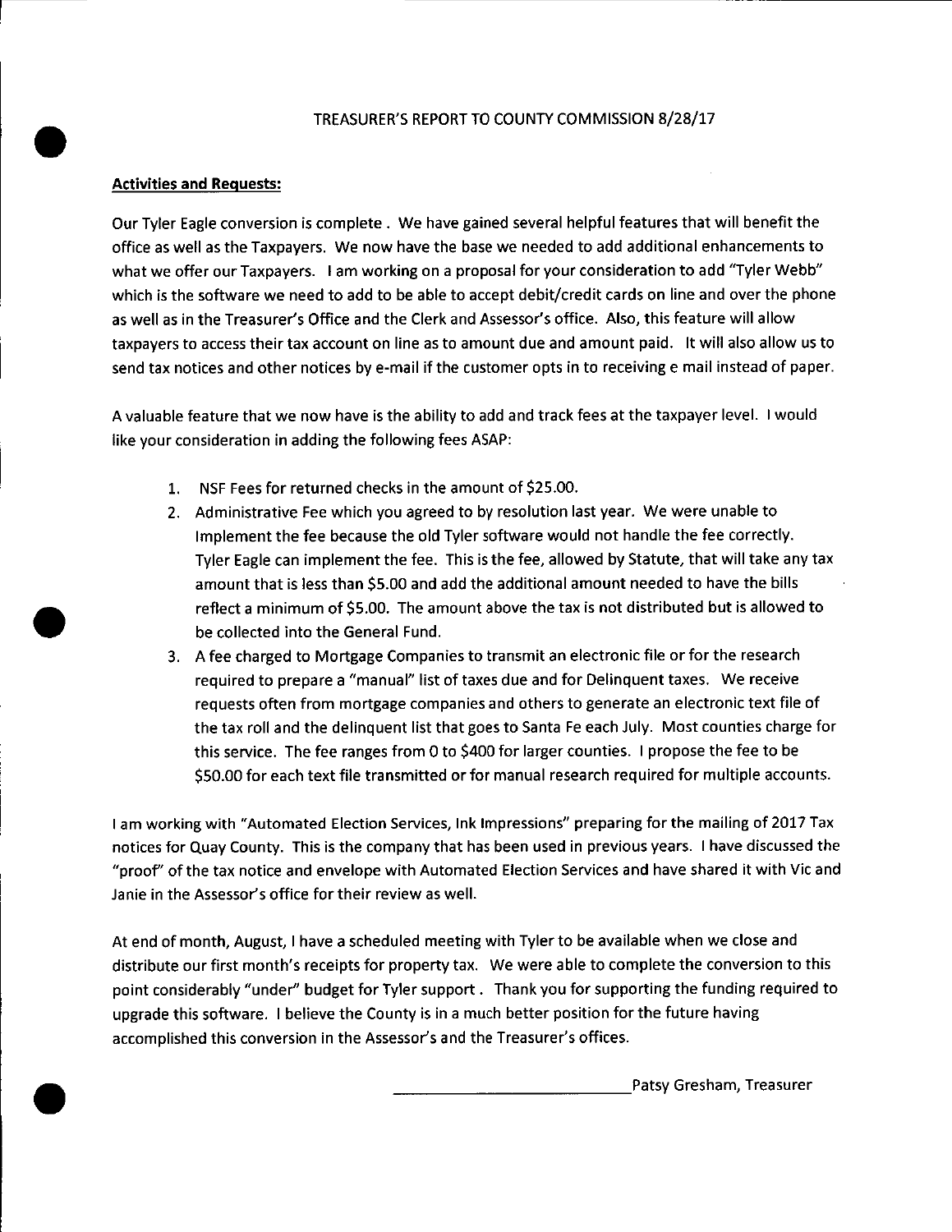





| Project Yr. | Project No     | <b>Miles</b> | <b>Block</b> | Cost per rd  | <b>Contract Amt</b> | <b>State Share</b> | <b>County share</b> | Final Project Amt. | <b>District</b> | Rd type          |
|-------------|----------------|--------------|--------------|--------------|---------------------|--------------------|---------------------|--------------------|-----------------|------------------|
| 2004-2005   | CAP-4-05(456)  |              |              |              | \$240,098.67        | \$180,074.00       | \$61,331.79         | \$241,405.79       |                 |                  |
|             | QR AI          | 5.25         | 6675-7200    | \$98,353.10  |                     |                    |                     |                    | Tuc             | chipseal         |
|             | QR 33          | 2.00         | 5500-5700    | \$57,141.56  |                     |                    |                     |                    | House           | caliche          |
|             | QRU            | 1.00         | 4200-4300    | \$35,476.80  |                     |                    |                     |                    | Wheatland       | $ $ caliche      |
|             | QR 40          | 2.00         | 2700-2900    | \$52,623.63  |                     |                    |                     |                    | Wheatland       | caliche          |
|             |                |              |              |              |                     |                    |                     |                    |                 |                  |
|             | SP-4-05(956)   |              |              |              | \$84,288.00         | \$63,216.00        | \$26,888.22         | \$90,104.22        |                 |                  |
|             | QR M           | 1.00         | 100-101      | \$21,024.23  |                     |                    |                     |                    | Nara Visa       | Caliche          |
|             | QR 93          | 2.00         | 1200-1400    | \$43,517.82  |                     |                    |                     |                    | Nara Visa       | <b>Caliche</b>   |
|             | QR AS          | 1.00         | 3600-3700    | \$24,778.21  |                     |                    |                     |                    | Nara Visa       | Caliche          |
|             |                |              |              |              |                     |                    |                     | $\sim 10^{-1}$     |                 |                  |
|             | SB-7731(922)05 |              |              |              | \$102,221.33        | \$76,666.00        | \$43,804.85         | \$120,470.85       |                 |                  |
|             | QR63           | 1.00         | 3600-3700    | \$25,628.10  |                     |                    |                     |                    | Tuc             | millings         |
|             | QR L           | 0.20         | 6600-6620    | 56,344.43    |                     |                    |                     |                    | San Jon         | <i>Imillings</i> |
|             | QR 66          | 1.00         | 1900-2000    | \$28,919.21  |                     |                    |                     |                    | San Jon         | millings         |
|             | QR 62          | 2.00         | 3400-3600    | \$59,579.11] |                     |                    |                     |                    | Tuc             | millings         |
| Total       |                | 18.45        |              |              | \$426,608.00        | \$319,956.00       | \$132,024.86        | \$451,980.86       |                 |                  |

 $34$ **0 c::,** <sup>~</sup>**...c::** ~ 7V~ \) " **\_\_J** - **<sup>C</sup>** ..., "t-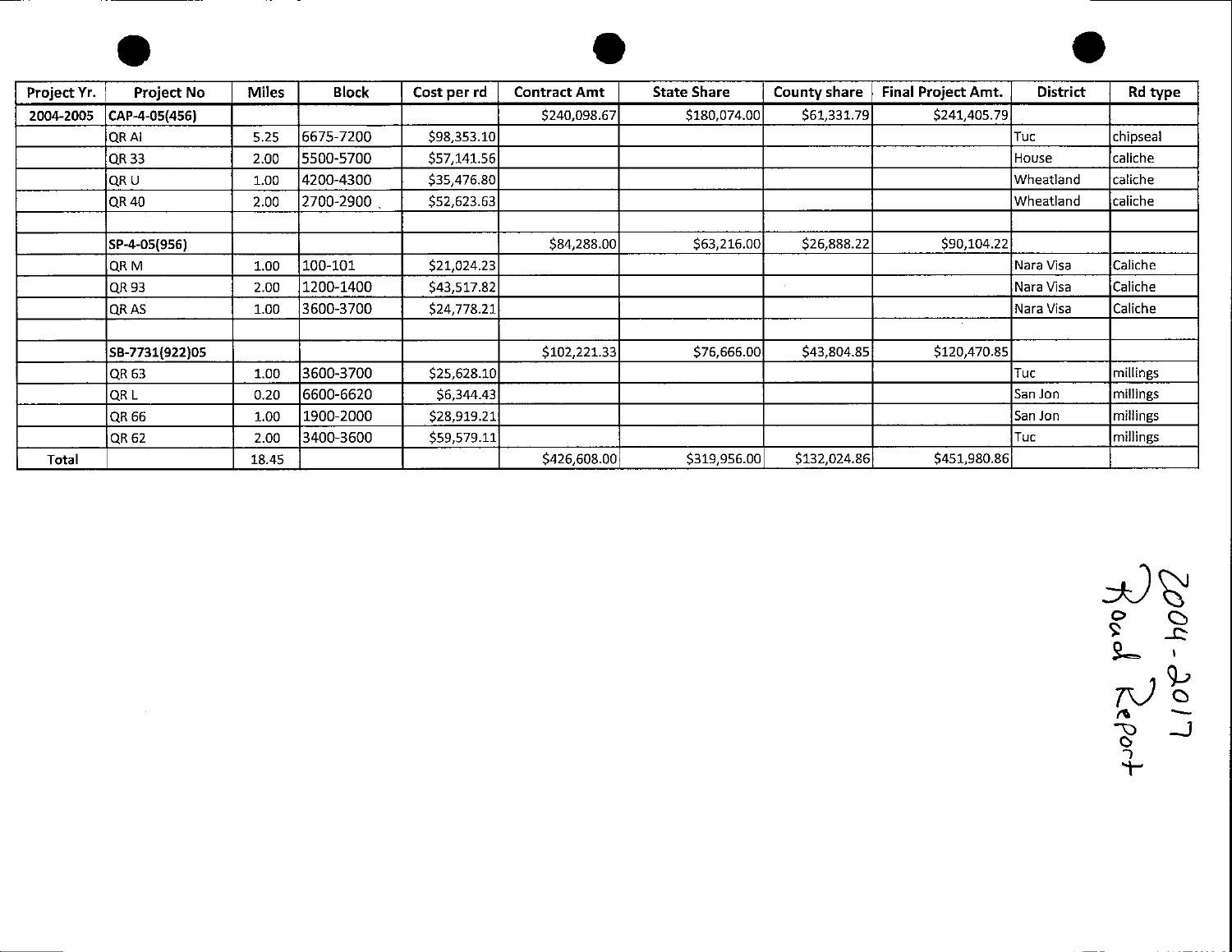





| Project Yr. | <b>Project No</b> | <b>Miles</b> | <b>Block</b> | Cost per rd  | <b>Contract Amt</b> | <b>State Share</b> | <b>County share</b> | Final Project Amt. | <b>District</b> | Rd type         |
|-------------|-------------------|--------------|--------------|--------------|---------------------|--------------------|---------------------|--------------------|-----------------|-----------------|
| 2005-2006   | CAP-4-06(454)     |              |              |              | \$260,022.67        | \$195,017.00       | \$67,221.75         | \$262,238.75       |                 |                 |
|             | QR L              | 2.00         | 9400-9600    | \$40,848.46  |                     |                    |                     |                    | Nara Visa       | caliche         |
|             | QR 90             | 1.00         | 8900-9000    | \$16,860.14] |                     |                    |                     |                    | Nara Visa       | lcaliche        |
|             | QR R              | 1.00         | 9200-9300    | \$21,615.82  |                     |                    |                     |                    | Nara Visa       | caliche         |
|             | QR 72             | 4.60         | 1340-1800    | \$93,061.60  |                     |                    |                     |                    | San Jon         | $\sf c}$ aliche |
|             | QR 40             | 4.00         | 3000-3400    | \$90,290.69  |                     |                    |                     |                    | Wheatland       | caliche         |
|             | <b>QR72</b>       | 0.08         | 1100-1180    |              |                     |                    |                     |                    | San Jon         | caliche         |
|             |                   |              |              |              |                     |                    |                     |                    |                 |                 |
|             | SP-4-06(906)      |              |              |              | \$90,666.67         | \$68,000.00        | \$33,033.08         | \$101,606.34       |                 |                 |
|             | IQR 93            | 4.00         | 1400-1800    | \$77,510.32  |                     |                    |                     |                    | Nara Visa       | caliche         |
|             | <b>QR 25</b>      | 1.00         | 4300-4400    | \$24,096.02  |                     |                    |                     |                    | House           | caliche         |
|             |                   |              |              |              |                     |                    |                     |                    |                 |                 |
|             | SB-7731(923)06    |              |              |              | \$109,000.00        | \$81,167.00        | \$38,914.20         | \$120,081.20       |                 |                 |
|             | <b>OR L</b>       | 1.00         | 9300-9400    | \$26,334.58  |                     |                    |                     |                    | Nara Visa       | caliche         |
|             | QR J              | 2.00         | 6600-6800    | \$48,273.55  |                     |                    |                     |                    | lSan Jon        | caliche         |
|             | QR31              | 1.00         | 4800-4900    | \$22,969.57  |                     |                    |                     |                    | House           | caliche         |
|             | OR BE             | 1.00         | 3900-4000    | \$22,444.63  |                     |                    |                     |                    | House           | caliche         |
| Total       |                   | 22.68        |              |              | \$459,689.34        | \$344,184.00       | \$139,169.03        | \$483,926.29       |                 |                 |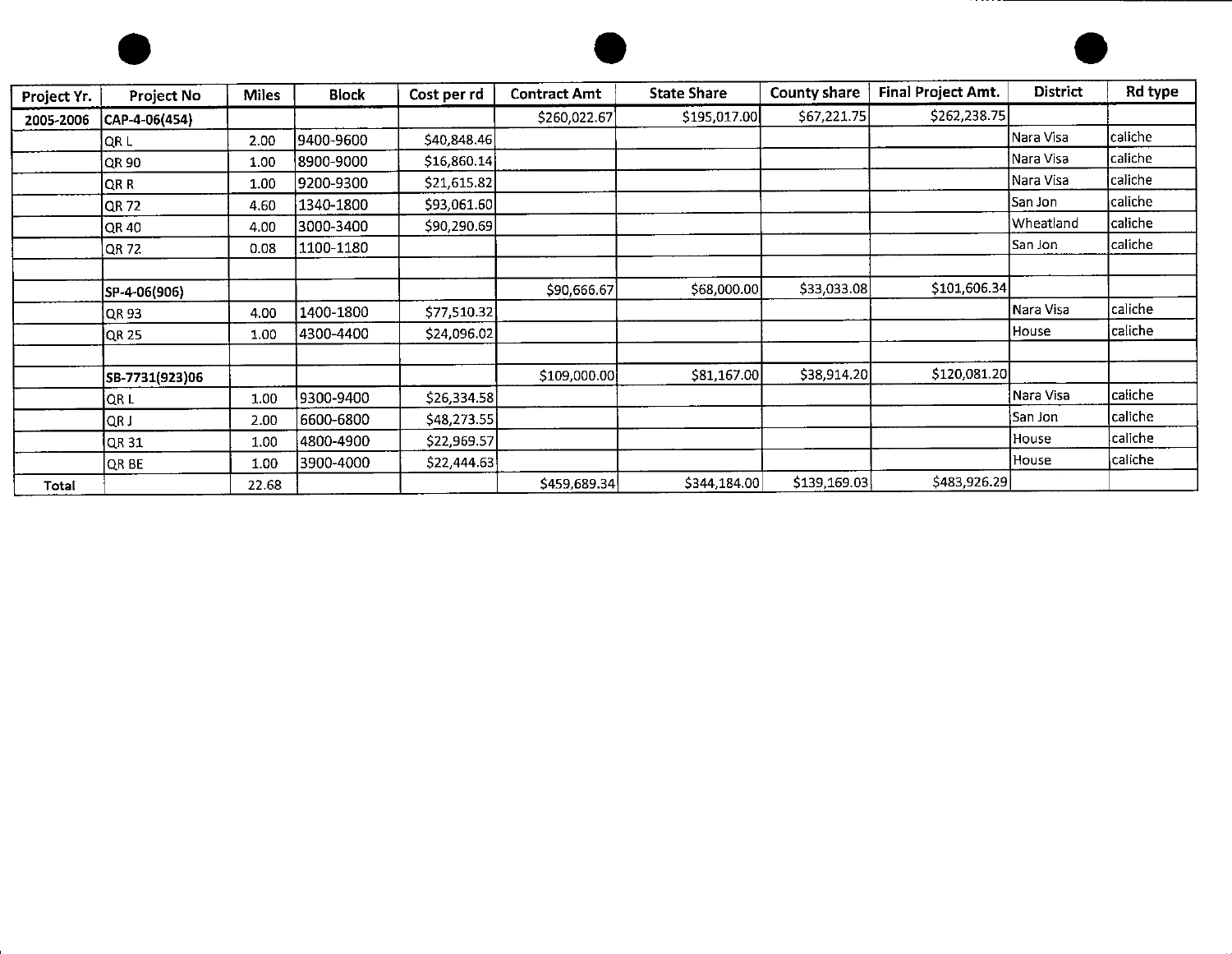





| Project Yr. | <b>Project No</b> | <b>Miles</b> | <b>Block</b>   | Cost per rd | <b>Contract Amt</b> | <b>State Share</b> | <b>County share</b> | Final Project Amt. | <b>District</b> | Rd type  |
|-------------|-------------------|--------------|----------------|-------------|---------------------|--------------------|---------------------|--------------------|-----------------|----------|
| 2006-2007   | CAP-4-07(406)     |              |                |             | \$314,952.00        | \$236,214.00       | \$79,318.80         | \$315,532.80       |                 |          |
|             | QR 64.5           |              | 1.50 3700-3850 | \$1,195.37  |                     |                    |                     |                    | Tuc             | chipseal |
|             | <b>East Evans</b> |              | 0.50 0700-1100 | \$1,802.59  |                     |                    |                     |                    | Tuc             | chipseal |
|             | <b>OR AF</b>      |              | 3.00 6000-6300 | \$2,371.89  |                     |                    |                     |                    | lTuc.           | chipseal |
|             | QR AO             |              | 2.00 6475-6675 | \$2,182.87  |                     |                    |                     |                    | Tuc             | chipseal |
|             | QR 63             |              | 1.00 3600-3700 | \$3,038.95  |                     |                    |                     |                    | Tuc             | chipseal |
|             | QR AK             |              | 2.00 5800-6000 | \$6,072.24  |                     |                    |                     |                    | Tuc             | chipseal |
|             |                   |              |                |             |                     |                    |                     |                    |                 |          |
|             | SP-4-07(956)      |              |                |             | \$122,666.67        | \$92,000.00        | \$37,506.72         | \$129,506.72       |                 |          |
|             | QR 33             |              | 2.00 5300-5500 | \$57,422.96 |                     |                    |                     |                    | House           | caliche  |
|             | QR 31             |              | 1.00 5000-5100 | \$28,064.87 |                     |                    |                     |                    | House           | caliche  |
|             | QR 32             |              | 1.50 4150-4300 | \$44,018.89 |                     |                    |                     |                    | House           | lcaliche |
|             |                   |              |                |             |                     |                    |                     |                    |                 |          |
|             | SB-7731(294)07    |              |                |             | \$174,301.00        | \$130,726.00       | \$52,761.70         | \$183,487.70       |                 |          |
|             | QR AI             |              | 1.00 3800-3900 | \$32,607.72 |                     |                    |                     |                    | wheatland       | caliche  |
|             | QR R              |              | 1.00 4500-4600 | \$30,731.41 |                     |                    |                     |                    | wheatland       | caliche  |
|             | QR44              |              | 1.00 1500-1600 | \$29,544.18 |                     |                    |                     |                    | wheatland       | caliche  |
|             | QR K              |              | 0.20 5930-5950 | \$8,465.51  |                     |                    |                     |                    | san jon         | caliche  |
|             | Rt. 66            |              | 2.00 0520-0720 | \$58,907.77 |                     |                    |                     |                    | san jon         | caliche  |
|             | QR G              |              | 0.70 5930-6000 | \$23,215.35 |                     |                    |                     |                    | san jon         | lcaliche |
| Total       |                   | 20.40        |                |             | \$611,919.67        | \$458,940.00       | \$169,587.22        | \$628,527.22       |                 |          |

the control of the state of the con-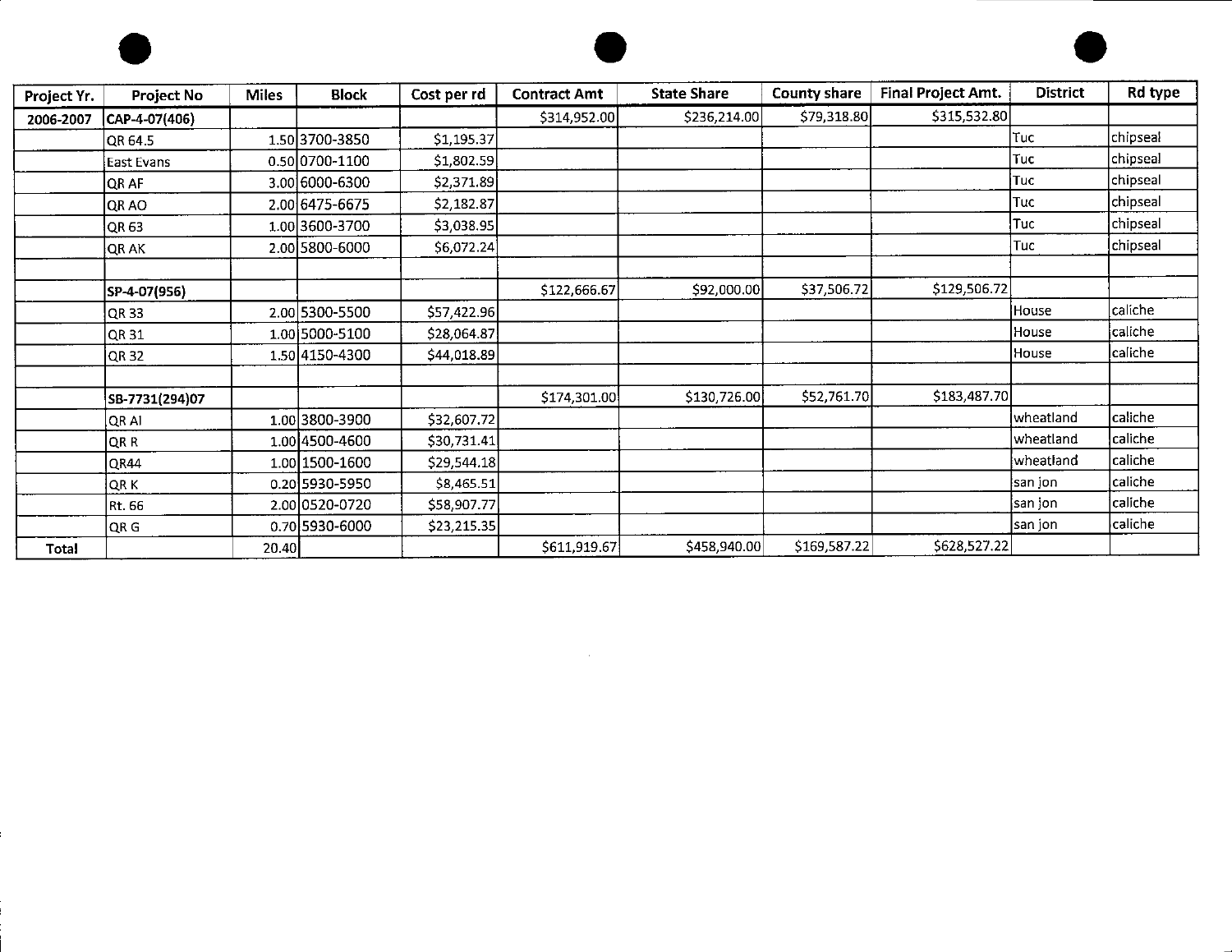





| Project Yr. | Project No       | <b>Miles</b> | <b>Block</b>     | Cost per rd  | <b>Contract Amt</b> | <b>State Share</b> | County share | Final Project Amt. | <b>District</b> | Rd type  |
|-------------|------------------|--------------|------------------|--------------|---------------------|--------------------|--------------|--------------------|-----------------|----------|
| 2007-2008   | CAP4-08(456)     |              |                  |              | \$211,327.00        | \$211,327.00       | \$70,917.45  | \$282,244.45       |                 |          |
|             | QR T             |              | 4.00 7000-7400   | \$117,329.00 |                     |                    |              |                    | San Jon         | caliche  |
|             | QR AP.5          |              | 1.00 6600-6700   | \$2,891.88   |                     |                    |              |                    | Tuc             | chipseal |
|             | QR 67            |              | 1.00 4150-4250   | \$2,888.46   |                     |                    |              |                    | Tuc             | chipseal |
|             | QR AP            |              | 1.50 6400-6550   | \$3,078.87   |                     |                    |              |                    | Tuc             | chipseal |
|             | QR 66            |              | 2.00 4150-4350   | \$2,463.15   |                     |                    |              |                    | Tuc             | chipseal |
|             |                  |              |                  |              |                     |                    |              |                    |                 |          |
|             |                  |              |                  |              |                     |                    |              |                    |                 |          |
|             | SP4-08(906)      |              |                  |              | \$140,156.00        | \$105,117.00       | \$36,048.46  | \$141,165.46       |                 |          |
|             | QR AE            |              | 2.00 6600-6800   | \$52,495.37  |                     |                    |              |                    | Tuc             | caliche  |
|             | <b>QR70</b>      |              | 2.00 1800-2000   | \$69,079.99  |                     |                    |              |                    | San Jon         | caliche  |
|             | QR 61            |              | 0.50 3550-3600   | \$19,590.10  |                     |                    |              |                    | Tuc             | caliche  |
|             |                  |              |                  |              |                     |                    |              |                    |                 |          |
|             |                  |              |                  |              |                     |                    |              |                    |                 |          |
|             | SB-7731(925)08   |              |                  |              | \$160,848.00        |                    | \$47,759.49  | \$47,759.49        |                 |          |
|             | QR Y             |              | 0.30 7070-7100   | \$8,683.46   |                     |                    |              |                    | Tuc             | caliche  |
|             | QR 67            |              | 1.00 2800-2900   | \$21,212.68  |                     |                    |              |                    | Tuc             | caliche  |
|             | QR 71            |              | 2.00 2400-2600   | \$68,565.23  |                     |                    |              |                    | Tuc             | caliche  |
|             | QR 72            |              | 1.80 2200-2350   | \$69,934.12  |                     |                    |              |                    | Tuc             | caliche  |
|             |                  |              |                  |              |                     |                    |              |                    |                 |          |
|             | Severance Tax    |              |                  |              | \$25,000.00         |                    | \$8,995.83   | \$33,995.83        |                 |          |
|             | QR 62.5          |              | $0.25 4175-4200$ | \$16,332.65  |                     |                    |              |                    | Tuc             | caliche  |
|             | QR AQ            |              | 1.05 6175-6300   | \$17,663.18  |                     |                    |              |                    | †Tuc            | caliche  |
|             |                  |              |                  |              |                     |                    |              |                    |                 |          |
|             | EBS-043-1(19)307 |              |                  |              |                     |                    |              |                    |                 |          |
|             |                  |              | mp 306.164-      |              |                     |                    |              |                    |                 |          |
|             | US 54            |              | 0.71306.1863     |              |                     |                    | \$38,017.56  | \$38,017.56        |                 |          |
| Total       |                  | 21.11        |                  |              | \$537,331.00        | \$316,444.00       | \$163,721.23 | \$505,165.23       |                 |          |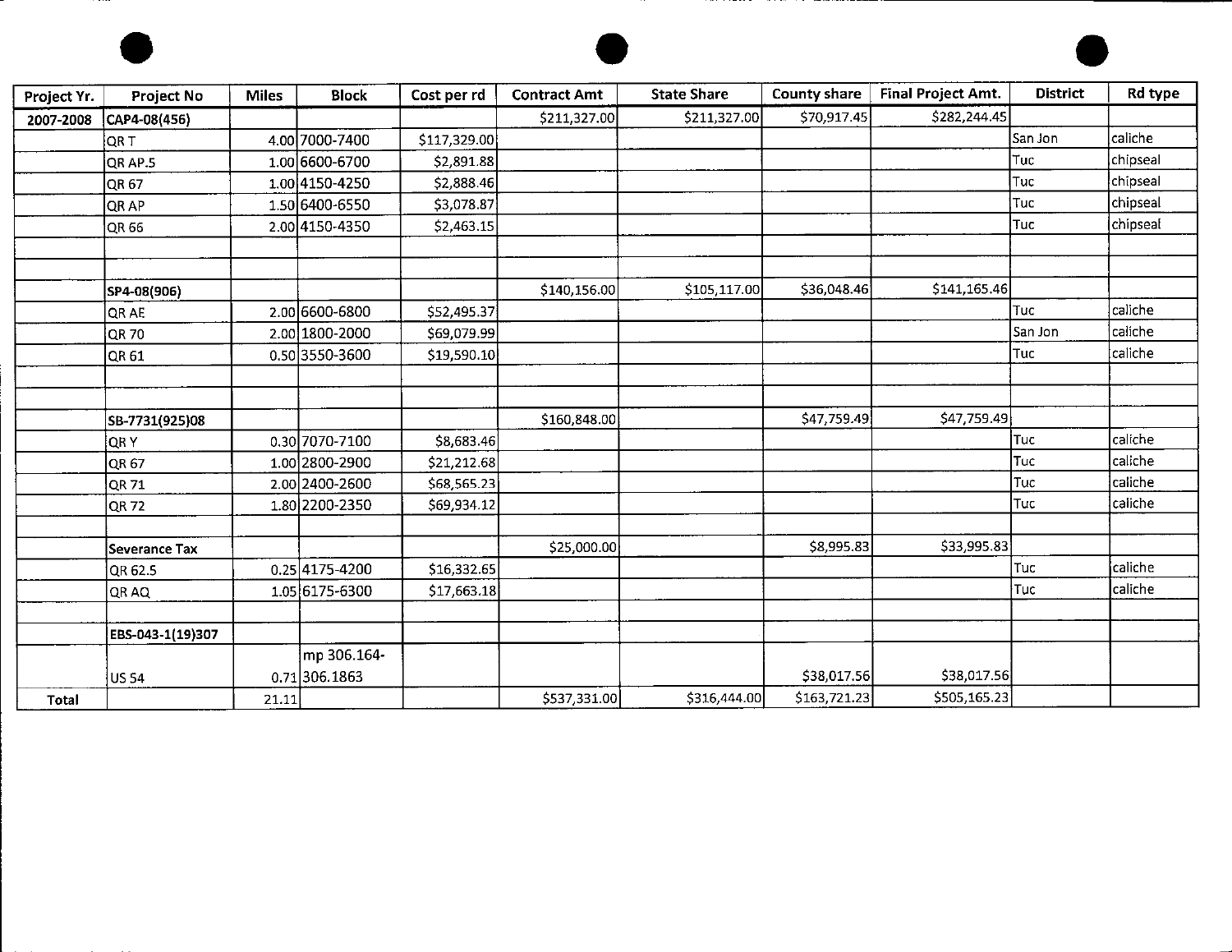

,-------





| Project Yr. | Project No     | <b>Miles</b> | <b>Block</b>   | Cost per rd  | <b>Contract Amt</b> | <b>State Share</b> | County share | Final Project Amt. | <b>District</b> | Rd type |
|-------------|----------------|--------------|----------------|--------------|---------------------|--------------------|--------------|--------------------|-----------------|---------|
| 2008-2009   | CAP-4-09(406)  |              |                |              | \$314,262.67        | \$235,697.00       | \$79,255.64  | \$314,952.64       |                 |         |
|             | QR E           |              | 4.20 8900-9250 | \$158,347.07 |                     |                    |              |                    | Nara Visa       | caliche |
|             | QR F           |              | 6.00 8300-8900 | \$132,379.11 |                     |                    |              |                    | lNara Visa      | caliche |
|             | QR F/K         |              | 1.00 0850-0950 | \$24,226.46  |                     |                    |              |                    | Nara Visa       | caliche |
|             |                |              |                |              |                     |                    |              |                    |                 |         |
|             | SP-4-09(956)   |              |                |              | \$161,245.33        | \$120,934.00       | \$40,494.46] | \$161,428.46       |                 |         |
|             | <b>ORK</b>     |              | 5.00 8270-8770 | \$161,428.46 |                     |                    |              |                    | Nara Visa       | caliche |
|             |                |              |                |              |                     |                    |              |                    |                 |         |
|             | SB-7731(926)09 |              |                |              | \$188,829.33        | \$141,622.00       | \$53,273.41  | \$194,895.41       |                 |         |
|             | QR M           |              | 2.00 6000-6200 | \$65,084.51  |                     |                    |              |                    | <b>San Jon</b>  | caliche |
|             | Rt. 66         |              | 4.00 0700-1100 | \$129,810.90 |                     |                    |              |                    | lSan Jon        | caliche |
|             |                |              |                |              |                     |                    |              |                    |                 |         |
|             | ST-7537 (209)  |              |                |              |                     |                    |              |                    |                 |         |
|             | QR AI          |              | 3.80 6300-6680 |              | \$918,009.00        | \$800,000.00       | \$200,138.67 | \$1,000,138.67     |                 | Asphalt |
|             | (ariport rd)   |              |                |              |                     |                    |              |                    |                 |         |
| Total       |                | 26.00        |                |              | \$1,582,346.33      | \$1,298,253.00     | \$373,162.18 | \$1,671,415.18     |                 |         |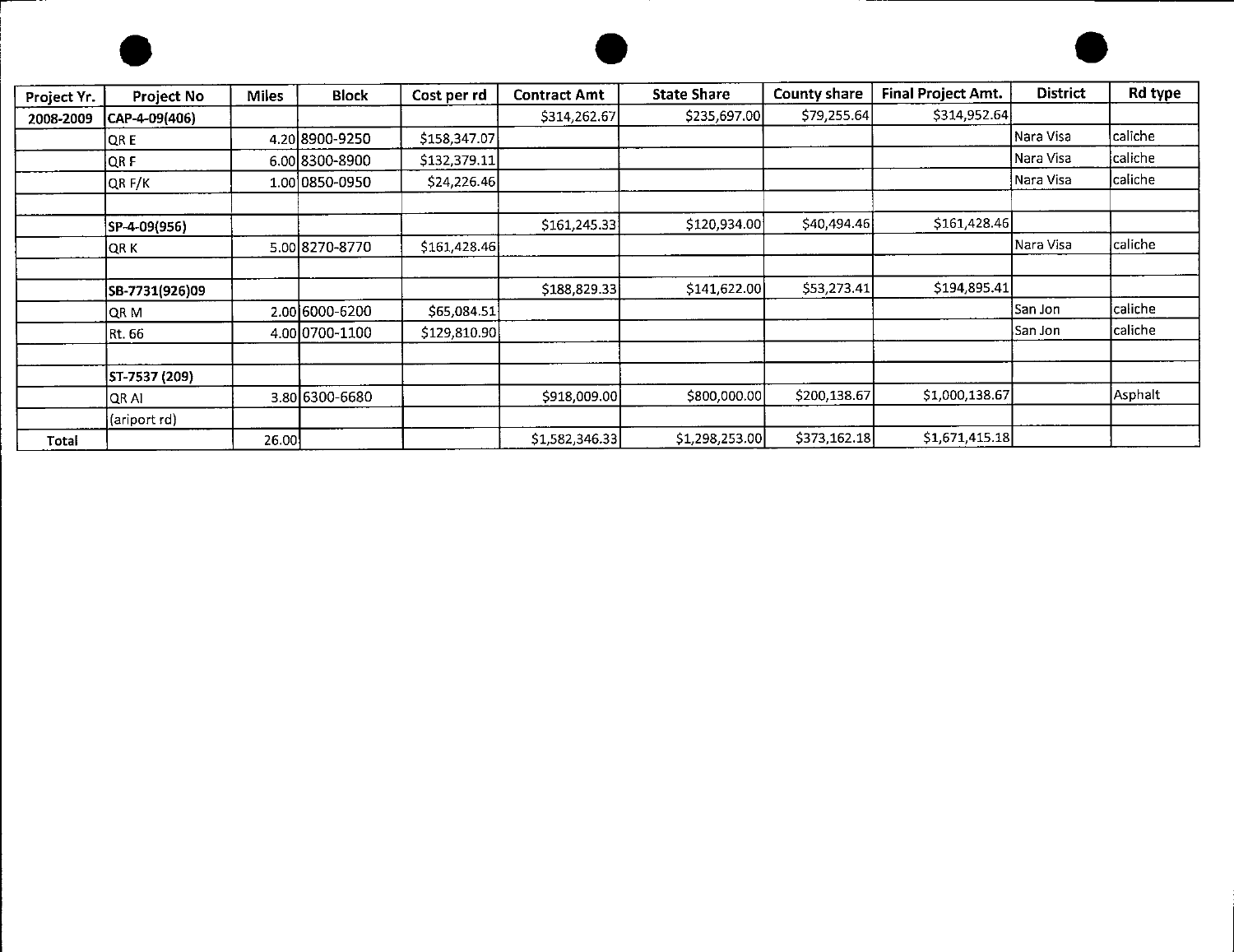





| Project Yr. | <b>Project No</b> | <b>Miles</b> | <b>Block</b>    | Cost per rd  | <b>Contract Amt</b> | <b>State Share</b> | County share | <b>Final Project Amt.</b> | District     | Rd type |
|-------------|-------------------|--------------|-----------------|--------------|---------------------|--------------------|--------------|---------------------------|--------------|---------|
| 2009-2010   | $ CAP-4-10(456) $ |              |                 |              | \$188,284.00        | \$141,213.00       | \$49,585.42  | \$191,071.42              |              |         |
|             | <b>OR BH</b>      |              | 10.00 2700-3700 | \$191,071.42 |                     |                    |              |                           | House        | caliche |
|             |                   |              |                 |              |                     |                    |              |                           |              |         |
|             | SP-4-10(906)      |              |                 |              | \$96,147.92         | \$72,110.94        | \$24,420.24  | \$96,531.18               |              |         |
|             | <b>QR BE</b>      |              | 4.00 3700-4025  | \$96,531.18  |                     |                    |              |                           | <b>House</b> | caliche |
|             |                   |              |                 |              |                     |                    |              |                           |              |         |
|             | SB-7731(927)10    |              |                 |              | \$106,078.83        | \$79,559.12        | \$28,489.53  | \$108,048.65              |              |         |
|             | QR AG             |              | 3.00 5700-6000  | \$108,048.65 |                     |                    |              |                           | lTuc.        | caliche |
| Total       |                   | 17.00        |                 |              | \$390,510.75        | \$292,883.06       | \$102,495.19 | \$395,651.25              |              |         |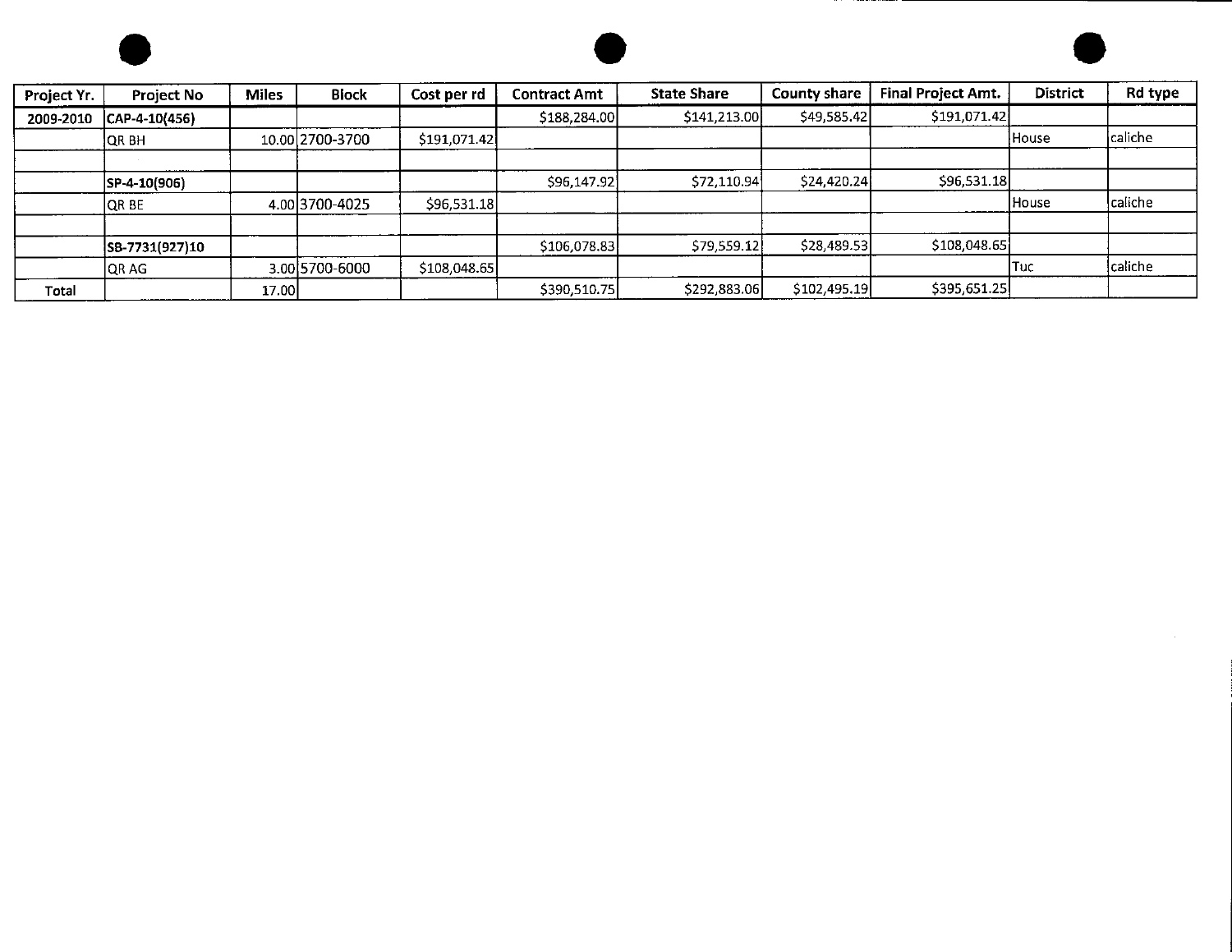





| Project Yr. | Project No          | <b>Miles</b> | <b>Block</b>   | Cost per rd  | <b>Contract Amt</b> | <b>State Share</b> | County share | Final Project Amt. | <b>District</b> | Rd type  |
|-------------|---------------------|--------------|----------------|--------------|---------------------|--------------------|--------------|--------------------|-----------------|----------|
| 2010-2011   | CAP-4-11(404)       |              |                |              | \$226,887.00        | \$170,165.00       | \$60,402.33  | \$230,570.33       |                 |          |
|             | <b>QRAD</b>         |              | 6.20 6300-6920 | \$230,570.33 |                     |                    |              |                    | Tuc             | Chipseal |
|             | SP-4-11(9054)       |              |                |              | \$102,100.00        | \$76,575.00        | \$29,019.59  | \$105,594.59       |                 |          |
|             | OR 96               |              | 2.00 1300-1500 | \$51,954.02  |                     |                    |              |                    | Nara Visa       | caliche  |
|             | QR 62               |              | 1.50 3100-3250 | \$42,804.62  |                     |                    |              |                    | Tuc             | caliche  |
|             | QR AJ               |              | 0.60 5940-6000 | \$10,835.95  |                     |                    |              |                    | Tuc             | caliche  |
|             | SB-7731(928)11      |              |                |              | \$114,576.00        | \$85,932.00        | \$31,901.12  | \$117,833.12       |                 |          |
|             | QR 60               |              | 1.00 3000-3100 | \$25,601.64  |                     |                    |              |                    | Tuc             | caliche  |
|             | QR 60               |              | 2.00 3400-3600 | \$53,179.36  |                     |                    |              |                    | Tuc             | caliche  |
|             | QR 67               |              | 1.50 3000-3150 | \$39,052.12  |                     |                    |              |                    | Tuc             | caliche  |
|             |                     |              |                |              |                     |                    |              |                    |                 |          |
|             |                     |              |                |              |                     |                    |              |                    |                 |          |
|             | <b>CDBG Project</b> |              |                |              |                     | \$300,000.00       | 156,603.97   | \$456,603.97       |                 |          |
|             | QR 64               |              | 2.15 4100-4300 |              |                     |                    |              |                    |                 | Asphalt  |
| Total       |                     | 16.95        |                |              | \$443,563.00        | \$632,672.00       | \$277,927.01 | \$910,602.01       |                 |          |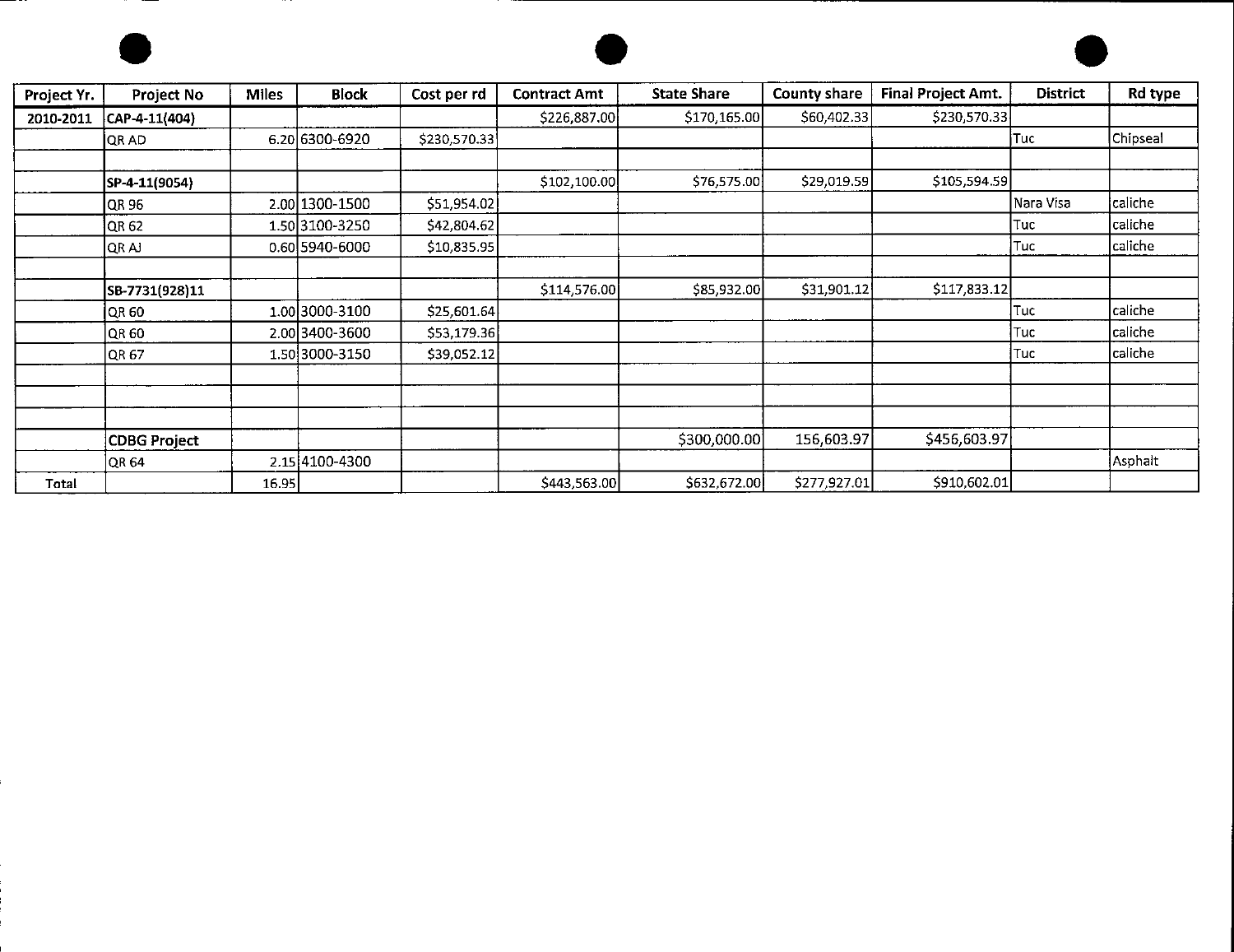



----

-----------



| Project Yr. | <b>Project No</b> | <b>Miles</b> | <b>Block</b>   | Cost per rd   | <b>Contract Amt</b> | <b>State Share</b> | <b>County share</b> | Final Project Amt. | <b>District</b> | Rd type      |
|-------------|-------------------|--------------|----------------|---------------|---------------------|--------------------|---------------------|--------------------|-----------------|--------------|
| 2011-2012   | $ CAP-4-12(454) $ |              |                |               | \$246,243.00        | \$184,682.00       | \$63,391.99]        | \$248,073.99       |                 |              |
|             | <b>QRAD</b>       |              | 4.20 6500-6920 | \$248,073.99  |                     |                    |                     |                    | Tuc             | dbl pin chip |
|             | SP-4-12(904)      |              |                |               | \$121,472.00        | \$91,104.00        | \$45,117.51         | \$136,221.51       |                 |              |
|             | QR B K            |              | 3.00 5450-5750 | \$136,221.51  |                     |                    |                     |                    | Montoya         | caliche      |
|             |                   |              |                |               |                     |                    |                     |                    |                 |              |
|             | SB-7731(929)12    |              |                |               | \$138,168.00        | \$103,626.00       | \$47,517.18         | \$151,143.18       |                 |              |
|             | <b>QRAD</b>       |              | 2.00 6300-6500 | \$151,143.18] |                     |                    |                     |                    | Tuc             | dbl pin chip |
| Total       |                   | 9.20         |                |               | \$505,883.00        | \$379,412.00       | \$156,026.68        | \$535,438.68       |                 |              |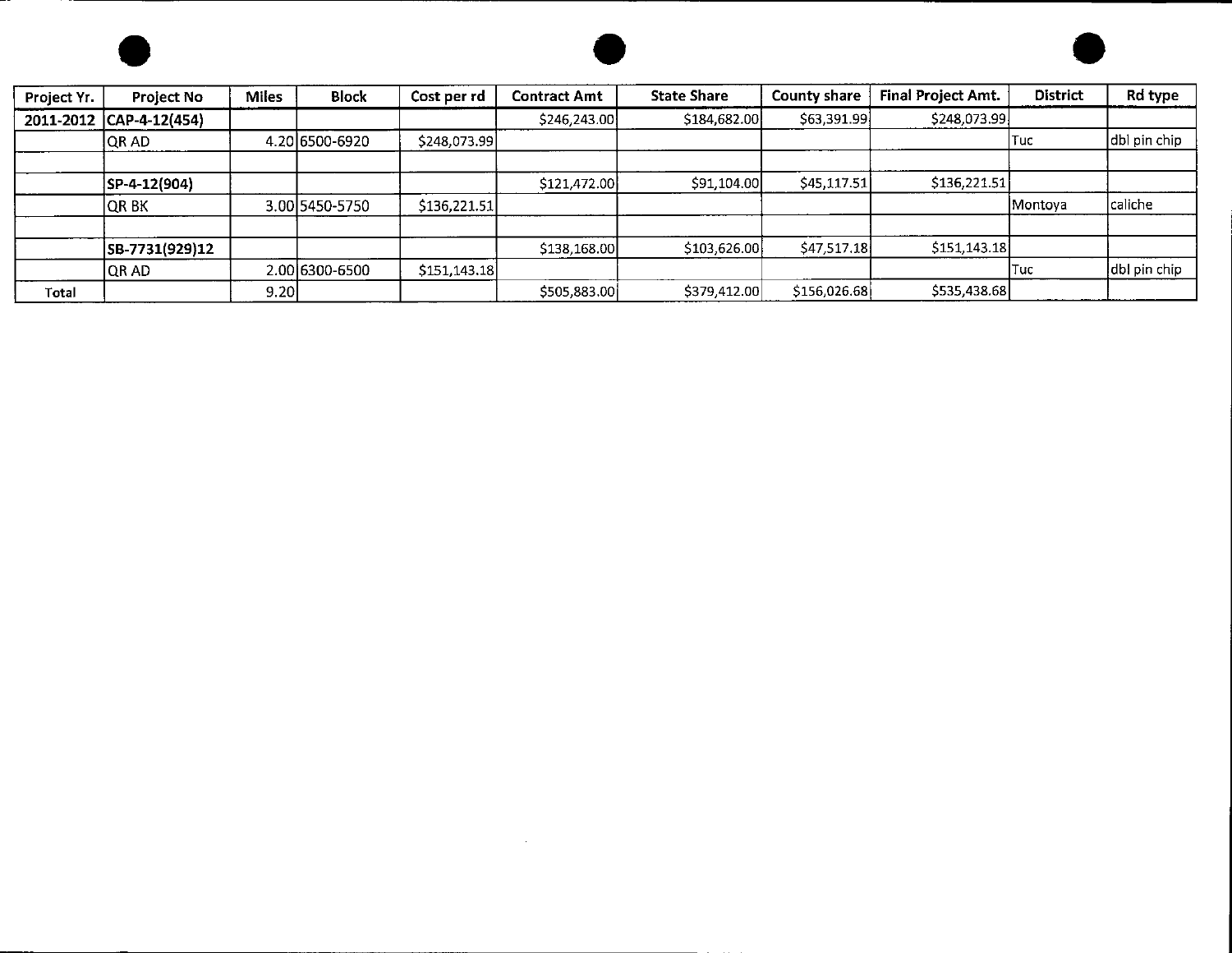





| Project Yr. | Project No        | <b>Miles</b> | <b>Block</b>   | Cost per rd  | <b>Contract Amt</b> | <b>State Share</b> | County share | Final Project Amt. | <b>District</b> | Rd type |
|-------------|-------------------|--------------|----------------|--------------|---------------------|--------------------|--------------|--------------------|-----------------|---------|
| 2012-2013   | $ CAP-4-13(404) $ |              |                |              | \$251,152.00        | \$251,152.00       | \$1,280.26   | \$252,432.26       |                 |         |
|             | <b>QRR</b>        |              | 8.00 8150-8750 | \$252,432.26 |                     |                    |              |                    | Nara Visa       | caliche |
|             |                   |              |                |              |                     |                    |              |                    |                 |         |
|             | SP-4-13(954)      |              |                |              | \$123,929.00        | \$123,929.00       | \$42,576.52  | \$166,505.52       |                 |         |
|             | QR 66.5           |              | 1.50 4000-4150 | \$70,611.57  |                     |                    |              |                    | Tuc             | caliche |
|             | <b>QRAT</b>       |              | 2.50 5850-6100 | \$95,893.95  |                     |                    |              |                    | Tuc             | caliche |
|             |                   |              |                |              |                     |                    |              |                    |                 |         |
|             | SB-7731(930)13    |              |                |              | \$140,883.00        | \$105,662.00       | \$48,384.95  | \$154,046.95]      |                 |         |
|             | QR L              |              | 4.80 8800-9300 | \$154,046.95 |                     |                    |              |                    | Nara Visa       | caliche |
| Total       |                   | 16.80        |                |              | \$515,964.00        | \$480,743.00       | \$92,241.73  | \$572,984.73       |                 |         |

 $\mathcal{L}(\mathcal{L}^{\mathcal{L}})$  and  $\mathcal{L}(\mathcal{L}^{\mathcal{L}})$  and  $\mathcal{L}(\mathcal{L}^{\mathcal{L}})$  and  $\mathcal{L}(\mathcal{L}^{\mathcal{L}})$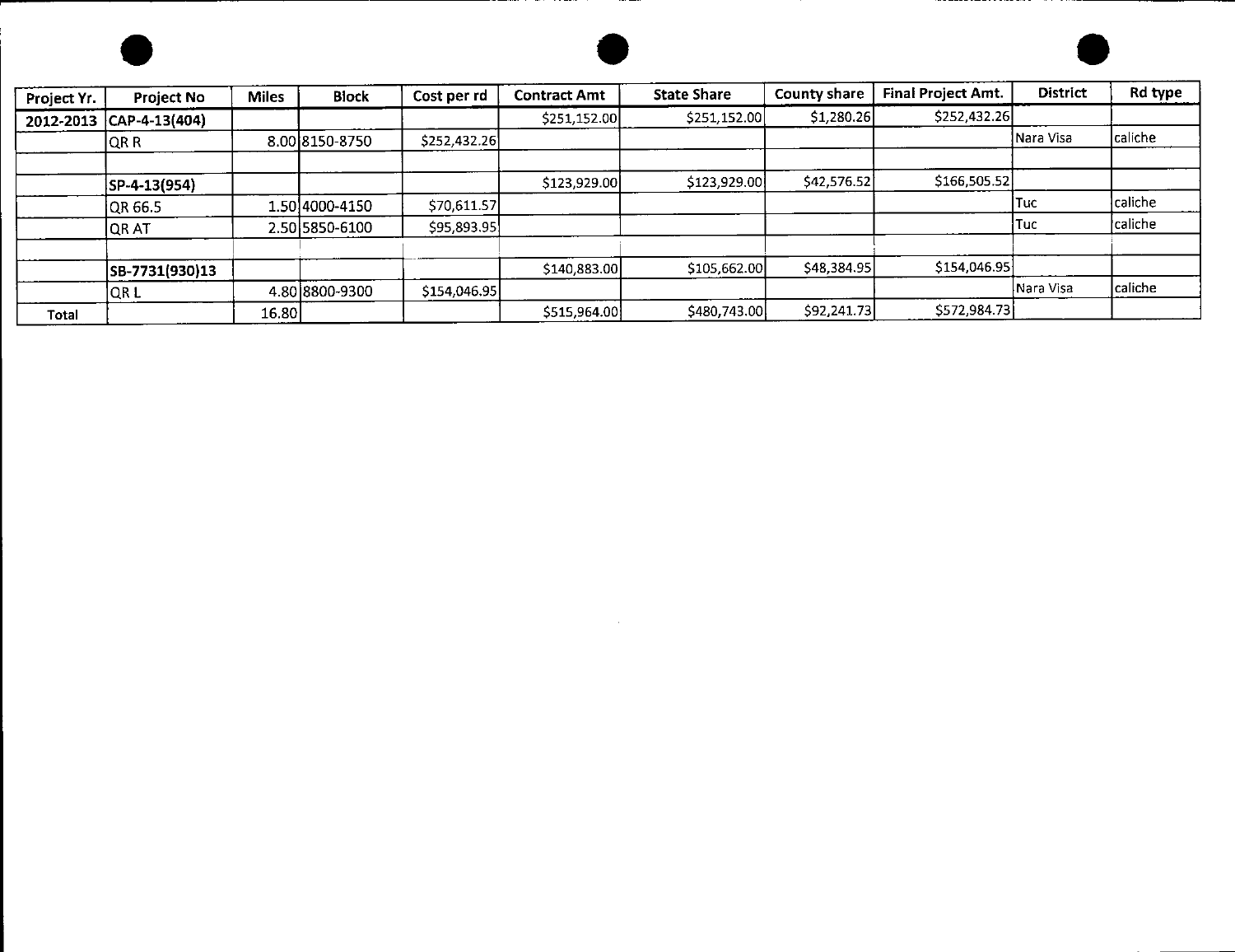

 $\label{eq:2.1} \frac{1}{\sqrt{2}}\int_{\mathbb{R}^3}\frac{1}{\sqrt{2}}\left(\frac{1}{\sqrt{2}}\right)^2\frac{1}{\sqrt{2}}\left(\frac{1}{\sqrt{2}}\right)^2\frac{1}{\sqrt{2}}\left(\frac{1}{\sqrt{2}}\right)^2\frac{1}{\sqrt{2}}\left(\frac{1}{\sqrt{2}}\right)^2.$ 





| Project Yr. | Project No     | <b>Miles</b> | <b>Block</b>   | Cost per rd  | <b>Contract Amt</b> | <b>State Share</b> | <b>County share</b> | Final Project Amt. | <b>District</b> | Rd type |
|-------------|----------------|--------------|----------------|--------------|---------------------|--------------------|---------------------|--------------------|-----------------|---------|
| 2013-2014   | CAP-4-14(454)  |              |                |              | \$249,552.00        | \$187,164.00       | \$63,165.23         | \$250,329.23       |                 |         |
|             | ∣QR U          |              | 5.14 5986-6500 | \$239,967.91 |                     |                    |                     |                    | San Jon         | caliche |
|             | QR64           |              | 2.15 4100-4300 | \$10,361.32  |                     |                    |                     |                    | Tuc             | fogseal |
|             |                |              |                |              |                     |                    |                     |                    |                 |         |
|             | SP-4-14(904)   |              |                | $\mathbf{r}$ | \$122,501.00        | \$91,875.00        | \$37,829.00         | \$129,704.00       |                 |         |
|             | QR 43          |              | 3.00 4630-4930 | \$102,014.16 |                     |                    |                     |                    | Tuc             | caliche |
|             | QR AR          |              | 0.75 4225-4300 | \$26,608.59  |                     |                    |                     |                    | Tuc             | caliche |
|             | Design/Eng     |              |                | \$1,081.25   |                     |                    |                     |                    |                 |         |
|             |                |              |                |              |                     |                    |                     |                    |                 |         |
|             | SB-7731(934)14 |              |                |              | \$139,202.00        | \$104,402.00       | \$36,842.15         | \$141,244.15       |                 |         |
|             | ∣QR N          |              | 1.00 6600-6700 | \$28,222.86  |                     |                    |                     |                    | San Jon         | caliche |
|             | QR64           |              | 2.00 1500-1700 | \$55,619.90  |                     |                    |                     |                    | San Jon         | caliche |
|             | <b>QR 50.4</b> |              | 1.50 4150-4300 | \$42,319.09  |                     |                    |                     |                    | Tuc             | caliche |
|             | QR 54          |              | 0.50 4100-4150 | \$14,001.05  |                     |                    |                     |                    | Tuc             | caliche |
|             | Design/Eng     |              |                | \$1,081.25   |                     |                    |                     |                    |                 |         |
| Total       |                | 16.04        |                |              | \$511,255.00        | \$383,441.00       | \$137,836.38        | \$521,277.38       |                 |         |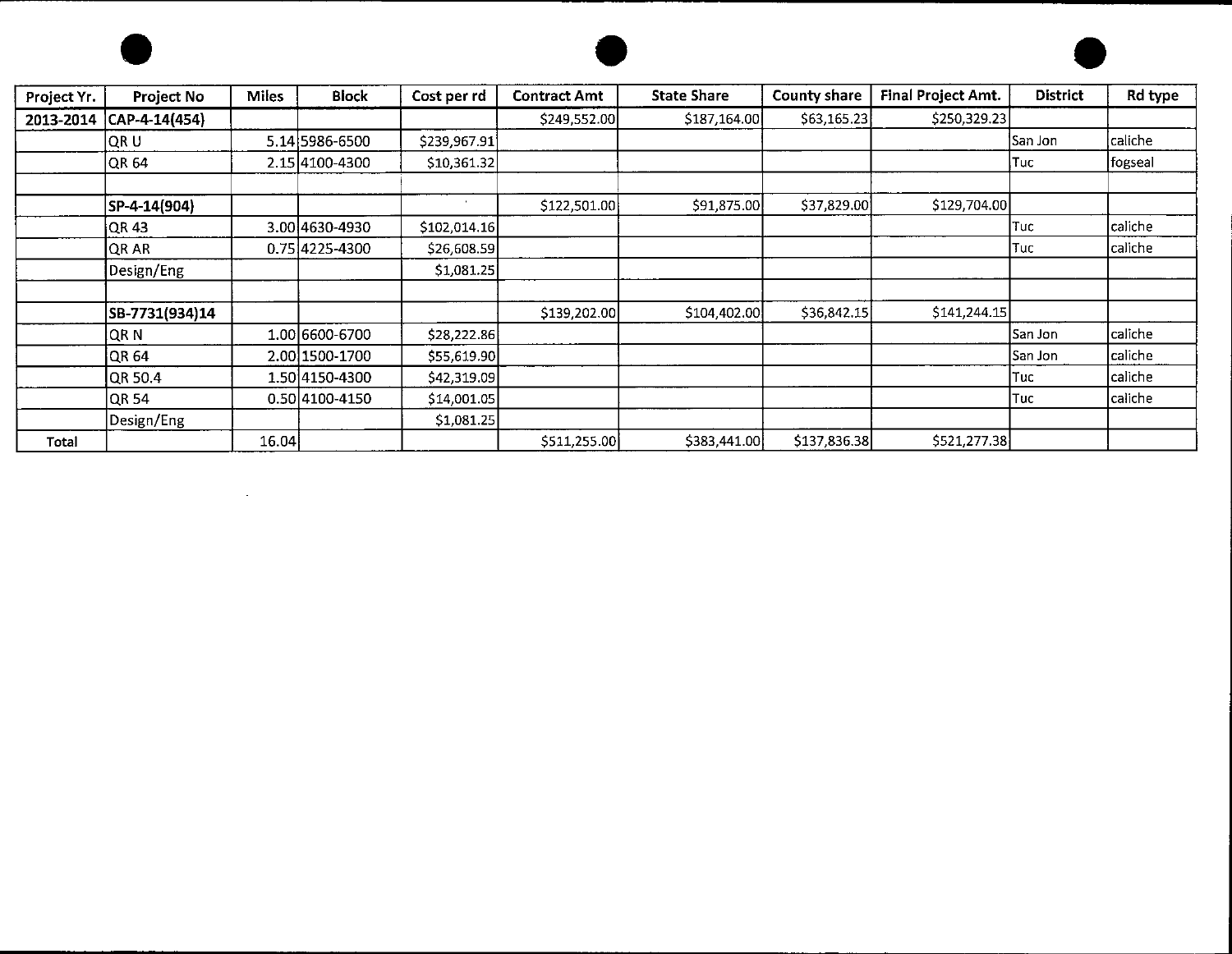





| Project Yr. | Project No        | <b>Miles</b> | <b>Block</b>  | Cost per rd | <b>Contract Amt</b> | <b>State Share</b> | <b>County share</b> | <b>Final Project Amt.</b> | <b>District</b> | Rd type |
|-------------|-------------------|--------------|---------------|-------------|---------------------|--------------------|---------------------|---------------------------|-----------------|---------|
| 2014-2015   | $ CAP-4-15(404) $ |              | 655' E of     |             | \$303,608.00        | \$303,608.00       |                     | \$303,608.00 Tuc          |                 | Asphalt |
|             |                   |              | QR APO.6      |             |                     |                    |                     |                           |                 |         |
|             |                   |              | to 1700' W    |             |                     |                    |                     |                           |                 |         |
|             |                   |              | ofQR AP0.6    |             |                     |                    |                     |                           |                 |         |
|             |                   |              |               |             |                     |                    |                     |                           |                 |         |
|             | SP-4-15(954)      |              | 1700' W of    |             | \$149,391.00        | \$149,391.00       |                     | \$149,391.00 Tuc          |                 |         |
|             |                   |              | QRAP0.6       |             |                     |                    |                     |                           |                 | Asphalt |
|             |                   |              | to 2950       |             |                     |                    |                     |                           |                 |         |
|             |                   |              | W. of QR      |             |                     |                    |                     |                           |                 |         |
|             |                   |              | APO.6         |             |                     |                    |                     |                           |                 |         |
|             |                   |              |               |             |                     |                    |                     |                           |                 |         |
|             | SB-7731(932)15    |              | QR APO.6      |             | \$169,699.00        | \$127,274.00       | \$42,425.00         | \$169,699.00 Tuc          |                 | Asphalt |
|             |                   |              | from W T-     |             |                     |                    |                     |                           |                 |         |
|             |                   |              | Blvd to Int.  |             |                     |                    |                     |                           |                 |         |
|             |                   |              | QR 63, approx |             |                     |                    |                     |                           |                 |         |
|             |                   |              | 370 LF to     |             |                     |                    |                     |                           |                 |         |
|             |                   |              | OR 63         |             |                     |                    |                     |                           |                 |         |
| Total       |                   | 1.75         |               |             | \$622,698.00        | \$580,273.00       | \$42,425.00         | \$622,698.00              |                 |         |
|             |                   |              |               |             |                     |                    |                     |                           |                 |         |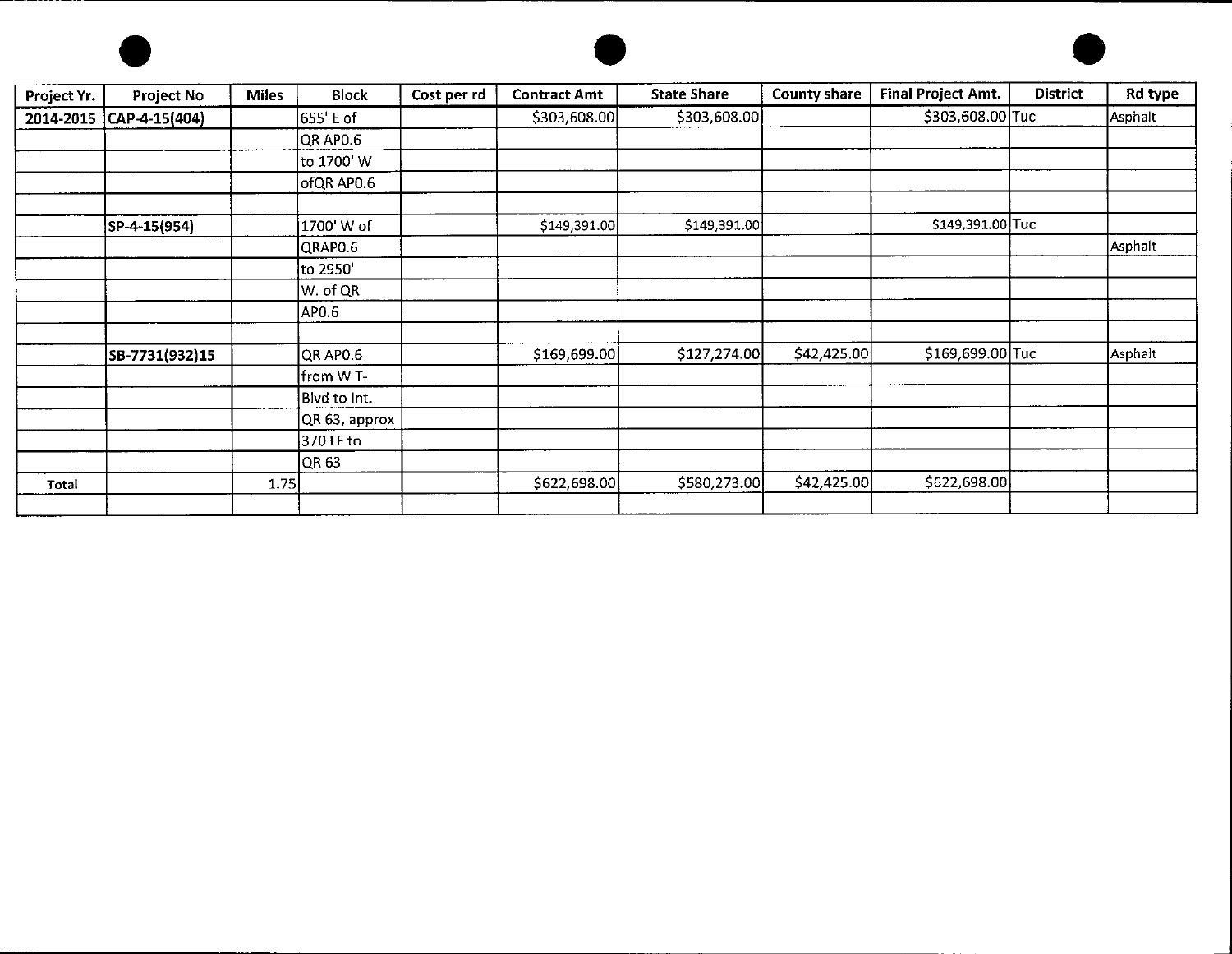





| Project Yr. | Project No                           | <b>Miles</b> | Block                            | Cost per rd               | Contract Amt                                                                        | State Share    | <b>County share</b>        | Final Project Amt.                       | District | Rd type |
|-------------|--------------------------------------|--------------|----------------------------------|---------------------------|-------------------------------------------------------------------------------------|----------------|----------------------------|------------------------------------------|----------|---------|
| 2015-2016   | CAP-4-16-(456)                       |              | QR 63                            |                           | \$266,348.00                                                                        | \$266,348.00   |                            | \$266,348.00 Tuc                         |          | Asphalt |
|             | SP-4-16(905)                         |              | QR 63                            |                           | \$144,525.00                                                                        | \$144,525.00   |                            | \$144,525.00 Tuc                         |          | Asphalt |
|             | SB-7731(943)16                       |              | QR 63                            |                           | \$164,205.00                                                                        | \$123,154.00   | \$41,051.00                | \$164,205.00 Tuc                         |          | Asphalt |
|             | <b>CDBG Project</b>                  | 4600 LF      | QR 63                            |                           |                                                                                     | \$497,478.42   | \$102,177.29               | \$599,655.71 Tuc                         |          | Asphalt |
|             | QR AR                                |              | 1.00 6200-6300                   |                           |                                                                                     |                | \$35,000.00                | \$35,000.00 Tuc                          |          | Caliche |
|             | Quay Road 27                         |              | 2.00 4500-4700                   | fixed road for runyans    |                                                                                     |                | \$21,876.86                | \$21,876.86 House<br>\$1,157.20 Tuc      |          |         |
|             | Quay Road 63<br><b>Wallace Creek</b> |              | 0.50 2650-2700                   |                           | installed culverts/added caliche<br>500ft opened up creek/repair road added caliche |                | \$1,157.20<br>\$4,477.08   | \$4,477.08 Tuc                           |          |         |
|             | Quay Road 63.8<br>QR Leonard Dr      |              | 0.50 3650-3700<br>0.50 4000-4050 | blade/shape road/caliche  | rebulit road/resurfaced/caliche                                                     |                | \$5,801.03<br>\$18,420.80  | \$5,801.03 Tucam<br>\$18,420.80 Tuc      |          |         |
|             | Quay Road AJ                         |              | 1.00 6300-6400                   |                           | road work/installed culverts                                                        |                | \$8,236.64                 | \$8,236.64 Tuc                           |          |         |
|             | Quay Road AT                         |              | 2.00 4300-4500                   | reclaimed/hauled material | cleared brush/widened road/raised road 6 in.                                        |                | \$25,347.00<br>\$28,500.00 | \$25,347.00   House<br>\$28,500.00 Tucam |          |         |
|             | Quy Road 64                          |              | 0.79 3600-3700                   |                           |                                                                                     |                |                            |                                          |          |         |
|             | N. Rock Island                       |              | 0.60 2970-3030                   |                           | cleared brush/widened road/raised road 6 in.                                        |                | \$30,000.00                | \$30,000.00 Tuc                          |          | Dirt    |
|             | drainage/road top work               |              |                                  |                           |                                                                                     |                |                            |                                          |          |         |
| Total       |                                      | 8.89         |                                  |                           | \$575,078.00                                                                        | \$1,031,505.42 | \$322,044.90               | \$1,353,550.32                           |          |         |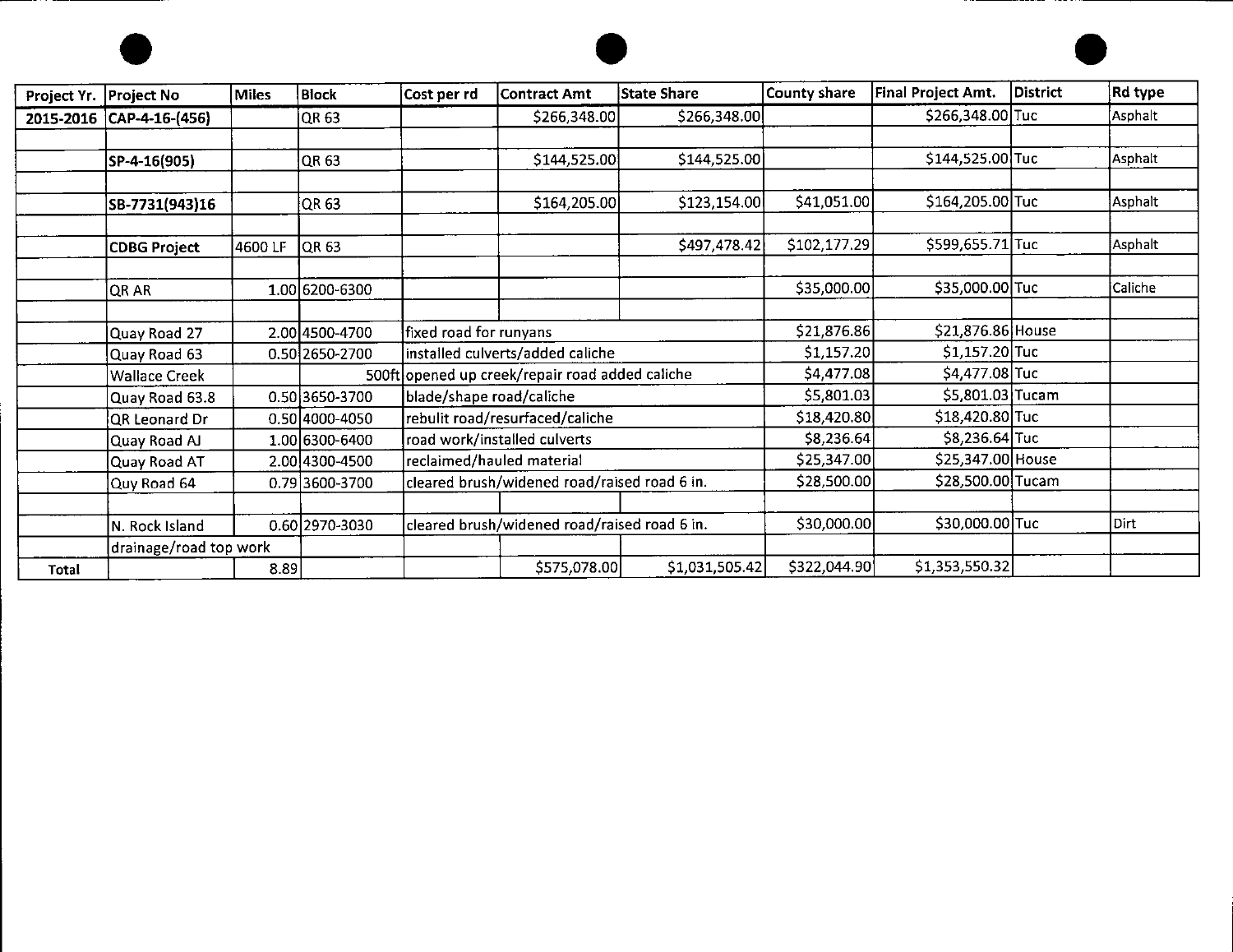





| Project Yr. | Project No      | <b>Miles</b> | <b>Block</b>              | Cost per rd                         | <b>Contract Amt</b> | <b>State Share</b> | <b>County share</b> | <b>Final Project Amt.</b> | <b>District</b> | Rd type |
|-------------|-----------------|--------------|---------------------------|-------------------------------------|---------------------|--------------------|---------------------|---------------------------|-----------------|---------|
| 2016-2017   | CAP-4-17(406)   |              |                           |                                     | \$253,004.00        | \$253,004.00       |                     |                           |                 |         |
|             | QR BH           |              | 5.30 3700-3230            |                                     |                     |                    |                     |                           | House           | Caliche |
|             | QR <sub>R</sub> |              | 3.30 8420-8750            |                                     |                     |                    |                     |                           | Nara Visa       | Caliche |
|             | SP-4-17(956)    |              |                           |                                     | \$124,483.00        | \$124,483.00       | \$17,512.06         | \$141,995.06              |                 |         |
|             | QR 42           |              | 0.50 2200-2250            | \$61,554.43                         |                     |                    |                     |                           | Wheatland       | Caliche |
|             | QR ∪            |              | 2.00 4200-4400            | \$13,222.58                         |                     |                    |                     |                           | Wheatland       | Caliche |
|             | QR 60           |              | 0.75 4000-4075            | \$36,648.90                         |                     |                    |                     |                           | Tuc             | Caliche |
|             | N. Rock Island  |              | 0.60 2970-3030            | \$30,569.15                         |                     |                    |                     |                           | Tuc             | Caliche |
|             | SB-7737(950)17  |              |                           |                                     | \$141,559.00        | \$106,169.00       | \$35,390.00         |                           |                 |         |
|             | Old Rt. 66      |              | 3.75 1100-1475            |                                     |                     |                    |                     |                           | San Jon         | Caliche |
|             | QR K            |              | 1.50 5900-6050            |                                     |                     |                    |                     |                           | San Jon         | Caliche |
|             | Quay Road 93    |              | 2.00 1200-1400            |                                     |                     |                    | \$31,418.18         | \$31,418.18 Nara Visa     |                 |         |
|             | Quay Road M     |              | 0.50 9950-10000           |                                     |                     |                    | \$4,369.20          | \$4,369.20 Nara Visa      |                 |         |
|             | Quay Road 96    |              | 2.00 0900-1100            |                                     |                     |                    | \$41,730.92         | \$41,730.92 Nara Visa     |                 |         |
|             | House Streets   |              |                           | house streets reclaimer/blade/shape |                     |                    | \$14,763.10         | \$14,763.10 House         |                 |         |
|             | Quay Road R     |              | Installed 7 cattle guards |                                     |                     |                    | \$32,335.80         | \$32,335.80 Nara Visa     |                 |         |
| Total       |                 | 22.20        |                           |                                     | \$519,046.00        | \$483,656.00       | \$177,519.26        | \$266,612.26              |                 |         |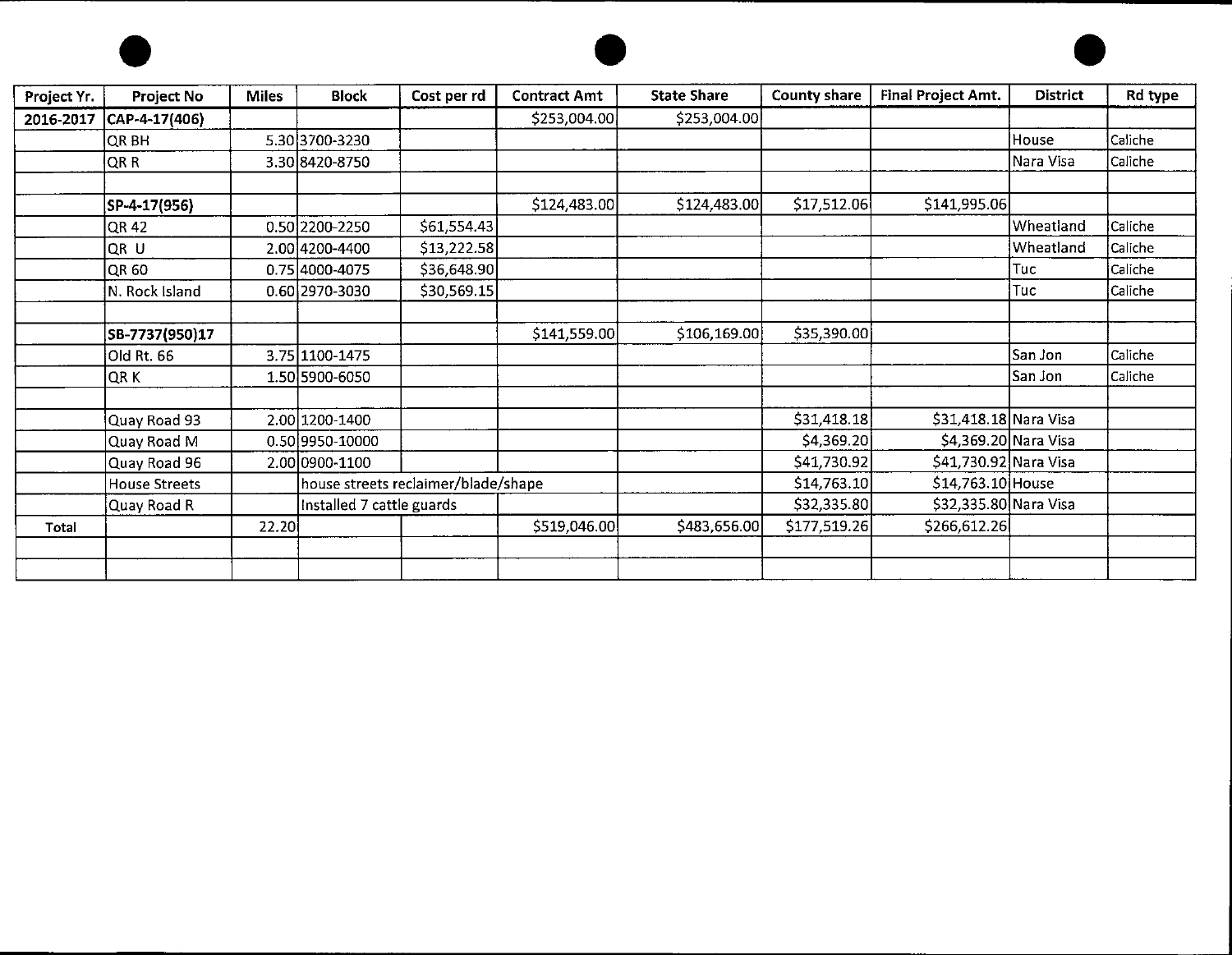





| Project Yr. | <b>Project No</b> | <b>Miles</b> | <b>Block</b>   | Cost per rd | <b>Contract Amt</b> | <b>State Share</b> | County share | <b>Final Project Amt.</b> | <b>District</b> | Rd type |
|-------------|-------------------|--------------|----------------|-------------|---------------------|--------------------|--------------|---------------------------|-----------------|---------|
| 2017-2018   | CAP-4-18(456)     |              |                |             | \$236,109.00        | \$177,082.00       | \$59,027.00  | \$236,109.00              |                 |         |
|             | QR AI             |              | 3.40 6300-6640 |             |                     |                    |              |                           | Tuc             | Asphalt |
|             |                   |              |                |             |                     |                    |              |                           |                 |         |
|             | SP-4-18(906)      |              |                |             | \$116,213.00        | \$87,160.00        | \$29,053.00  | \$116,213.00              |                 |         |
|             | QR 60             |              | 1.00 3000-3100 |             |                     |                    |              |                           | Tucl            | Caliche |
|             | QR 101            |              | 2.20 1300-1500 |             |                     |                    |              |                           | Nara Visa       | Caliche |
|             |                   |              |                |             |                     |                    |              |                           |                 |         |
|             | SB-7731(957)18    |              |                |             | \$132,181.00        | \$99,136.00        | \$33,045.00  | \$132,181.00              |                 |         |
|             | QR 60             |              | 0.50 1750-1800 |             |                     |                    |              |                           | San Jon         | Caliche |
|             | QR 64             |              | 2.00 1700-1900 |             |                     |                    |              |                           | San Jon         | Caliche |
|             | QR 65             |              | 2.00 1600-1800 |             |                     |                    |              |                           | San Jon         | Caliche |
| Total       |                   | 11.10        |                |             | \$484,503.00        | \$363,378.00       | \$121,125.00 | \$484,503.00              |                 |         |
|             |                   |              |                |             |                     |                    |              |                           |                 |         |
|             |                   |              |                |             |                     |                    |              |                           |                 |         |
| 2005-2018   |                   |              |                |             |                     |                    |              |                           |                 |         |
| Total       |                   | 228.57       |                |             | 8,186,395.09        | 7,365,740.48       | 2,407,305.67 | 9,404,332.41              |                 |         |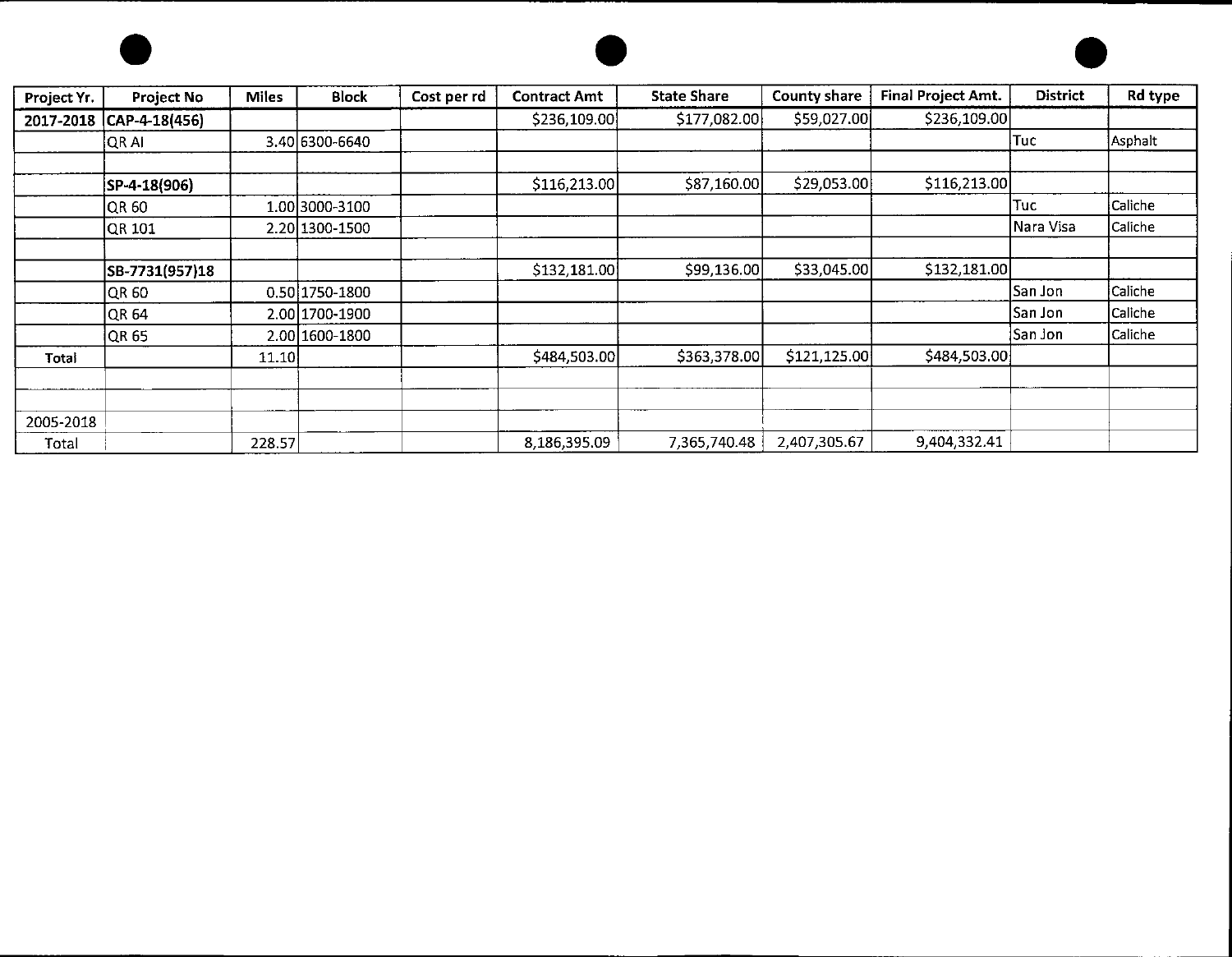## **QUAY COUNTY FY 2017-2018 RESOLUTION No. 11**

# **A RESOLUTION SUPPORTING THE 2018 LEGISLATIVE PRIORITIES OF THE NEW MEXICO ASSOCIATION OF COUNTIES**

**WHEREAS,** in August 2017, the Board of Directors of the New Mexico Association of Counties approved five legislative priorities for consideration by the New Mexico Legislature at its 2018 regular legislative session; *and* 

**WHEREAS,** NMAC has requested that the Board of County Commissioners in each of the state's 33 counties discuss and approve a resolution supporting NMAC's legislative priorities; *and* 

**WHEREAS,** this is an important step in assuring maximum understanding of, and support for, NMAC's legislative priorities at the county level; *and* 

**WHEREAS,** the adoption of such resolutions will enable NMAC to demonstrate to the state legislature strong local and statewide support for NMAC's legislative priorities; *and* 

**WHEREAS,** the legislative priorities include support for legislation on the following five issues:

### • **Forfeiture Act Reform**

Support legislation that would correct the unintended consequences of the 2015 amendments to the NM Forfeiture Act to address federal equitable sharing, storage of abandoned property, and expand local authority to seize and dispose of forfeited property while preserving due process protections.

### • **Protecting County Funding of Healthcare**

Support the significant involvement of county policy makers in federal, state, and local healthcare, human services, and Medicaid planning, funding, and service delivery decisionmaking, and oppose any measure that would further shift federal and state healthcare costs to county government.

### • **Tax Reform**

Support legislation that protects county revenue and does not have a negative impact on county government. NMAC strongly believes that counties must be at the table for and fully participate in all tax reform efforts; strives to minimize tax policy that places counties and other local governments in conflict; and opposes any efforts that reduce the state's hold harmless distribution to counties or that reduces county GRT authority.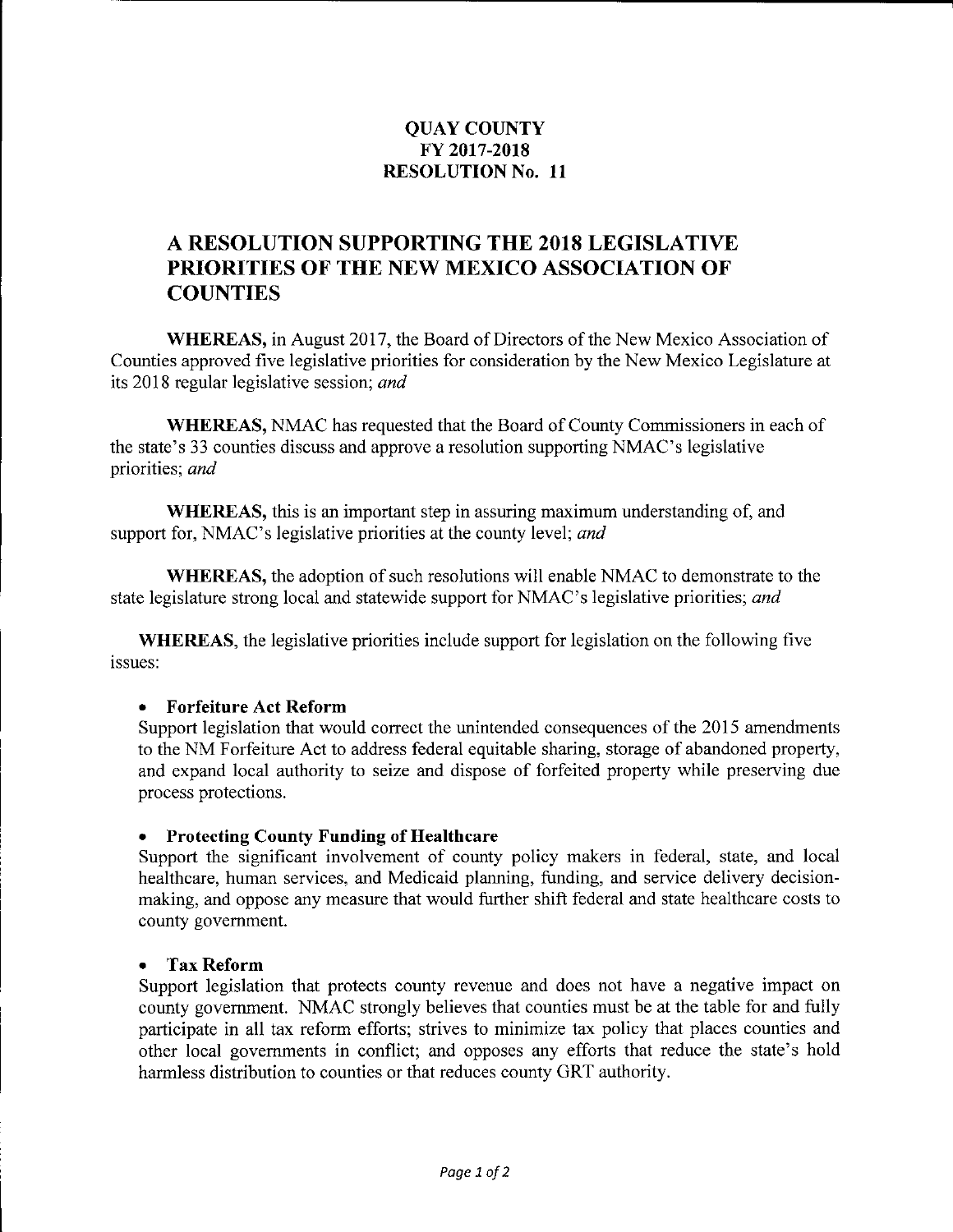## • **Local Election Act**

Support legislation that would enact the Local Election Act, aligning the date for local, nonpartisan elections with taxation authority, to the same day in the odd-numbered year.

## • **Extend 2014 HB16 Liquor Tax Distribution Sunset**

Support legislation that would permanently increase the distribution percentage to the local DWI grant fund.

**NOW, THEREFORE, BE IT RESOLVED** that the [County Name] Board of County Commissioners does hereby support the legislative priorities of the New Mexico Association of Counties as set forth above, and urges that legislation incorporating these priorities be enacted by the state legislature during its 2018 regular session.

**ADOPTED** this **28th of August, 2017.** 

**BOARD OF COUNTY COMMISSIONERS OF QUAY, NEW MEXICO** 

Franklin McCasland. **~Against**  Mike Cherry, Member<br>Luc **Alouvel ~Against**  @1 **Against**  Ellen White, County Clerk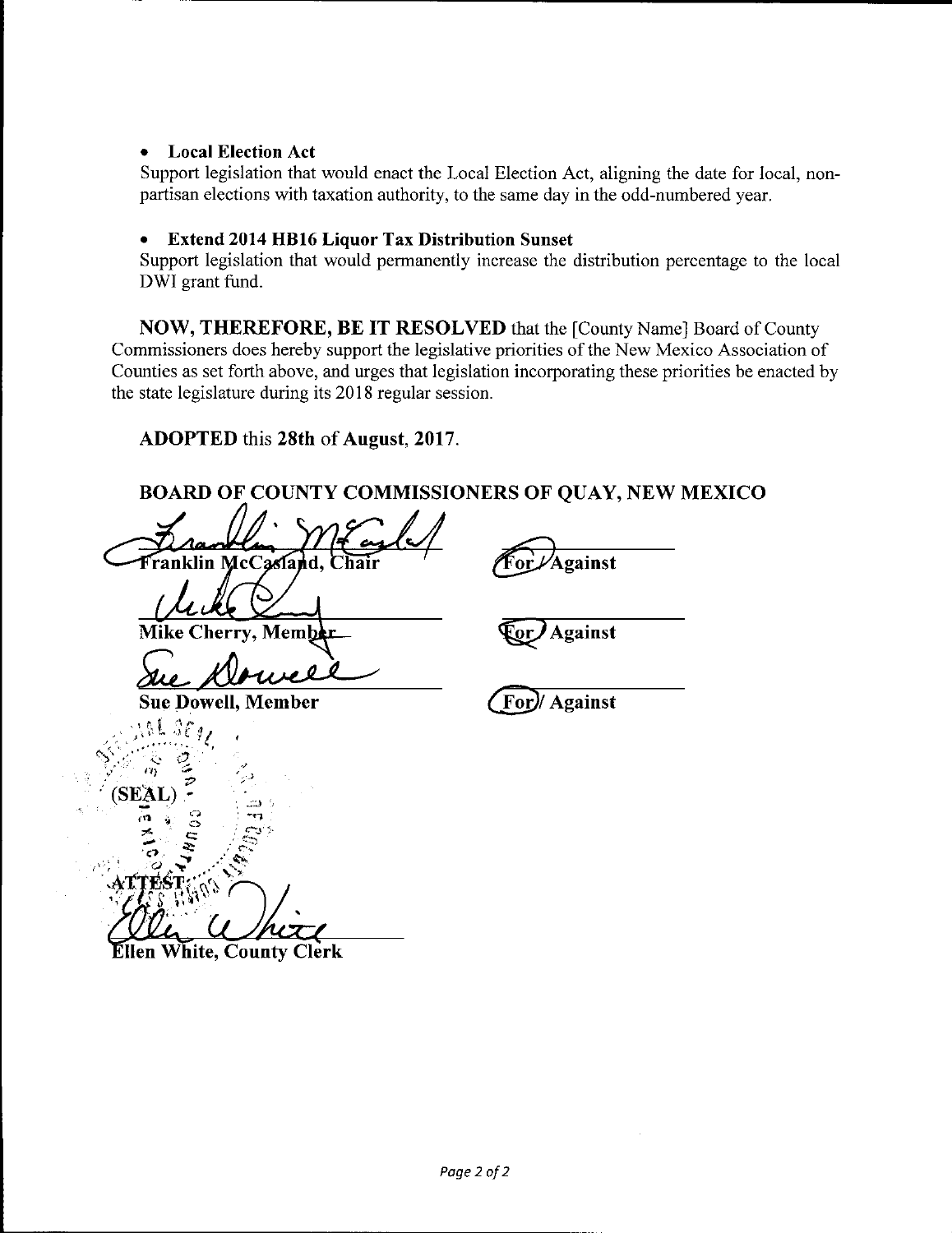

) .·

 $, \cdot, \cdot$ ,,

 $\frac{2}{10}$ 

 $\mathcal{L}=\mathcal{E}^{\prime}_{\mathcal{L}}\oplus\mathcal{E}^{\prime}_{\mathcal{L}}$ **1,.? "":1** .·'...:,~·

# **QUAY COUNTY GOVERNMENT FISCAL YEAR 2017-2018**

# **RESOLUTION NO. 12**

## A RESOLUTION ADOPTING AN INFRASTRUCTURE CAPITAL IMPROVEMENTS PLAN (ICIP)

**WHEREAS,** The County of Quay recognizes that the financing of capital projects has become a major concern in New Mexico and nationally; and

**WHEREAS,** in time of scarce resources, it is necessary to find new financing mechanisms and maximize the use of existing resources; and

**WHEREAS,** a systematic capital improvements planning is an effective tool for communities to define their development needs, establish priorities and pursue concrete actions and strategies to achieve necessary project development; and

**WHEREAS,** this process contributes to local and regional efforts to project identification and selection in short and long range capital planning efforts.

### **NOW, THEREFORE, BE IT RESOLVED AND ORDERED:**

- I. The county has adopted the attached Infrastructure Capital Improvements Plan, and
- 2. It is intended that the plan be a working document and is the first of many steps towards improving rational, long-range capital planning and budgeting for New Mexico's infrastructure.
- 3. This resolution supersedes Resolution No. 20 for FY 2016-2017

**PASSED, APPROVED AND ADOPTED** by governing body at its meeting of August 28<sup>th</sup>, 2017.

### **QUAY COUNTY COMMISSION**

 $\mathcal{I}$ **~4-1L·**  Mccasland, Chairman  $m$   $\frac{1}{2}$   $\frac{1}{2}$   $\frac{1}{2}$   $\frac{1}{2}$   $\frac{1}{2}$   $\frac{1}{2}$   $\frac{1}{2}$   $\frac{1}{2}$   $\frac{1}{2}$   $\frac{1}{2}$   $\frac{1}{2}$   $\frac{1}{2}$   $\frac{1}{2}$   $\frac{1}{2}$   $\frac{1}{2}$   $\frac{1}{2}$   $\frac{1}{2}$   $\frac{1}{2}$   $\frac{1}{2}$   $\frac{1}{2}$   $\frac{1}{2}$   $\frac{1}{2$ 

Dowell

Sue Dowell, Member

*, ...* ) **...** *,... ... ,... ... ... ... ... ... ... ... ... ... ... ... ... ... ... ... ... ... ... ... ... ... ... ... ... ... ... ... ... ... ... ... ...* 

ATTEST:

Ellen White, Deputy Quay County Clerk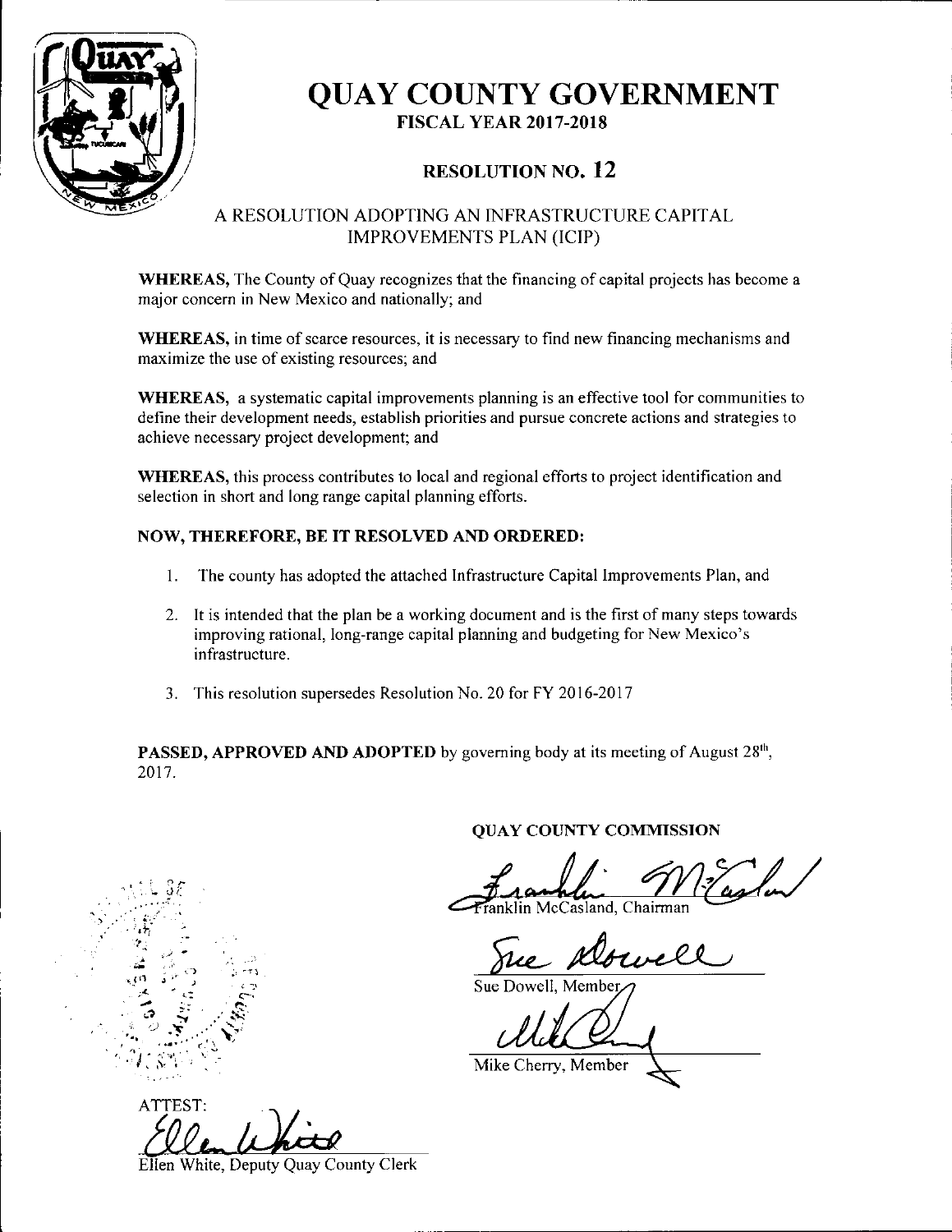## **Appendix** III: **Permission for Access Form**

## **FY 2019-2023 ICIP Permission for Access Form**

|   | County<br>center facility, gives the following:<br>, a New Mexico local government, county, special district, tribe, or senior |
|---|--------------------------------------------------------------------------------------------------------------------------------|
|   |                                                                                                                                |
| ᢦ | Eastern Plains Council of Government                                                                                           |
|   | Mid-Region Council of Government                                                                                               |
|   | North Central NM Economic Development District                                                                                 |

- 
- $\Box$  Northwest NM Council of Government<br> $\Box$  South Central Council of Government
- $\Box$  South Central Council of Government<br>  $\Box$  Southeastern NM Economic Developm  $\Box$  Southeastern NM Economic Development District  $\Box$  Southwest NM Council of Government
- 
- $\Box$  Southwest NM Council of Government<br> $\Box$  New Mexico Acequia Association D New Mexico Acequia Association D Other \_\_\_\_\_\_\_\_\_\_\_\_\_\_\_\_\_\_\_\_\_\_\_\_\_\_\_ (please specify)
- 

the right to enter the Infrastructure Capital Improvement Plan website and manipulate the FY 2019-2023 Infrastructure Capital Improvement Plan database for this entity.

**Person with this local entity signatory authority to give such permission:** 

Name: **8, ·cJ.** *a rd ?,.,,,, rose* Title: *-----<~......,\_4.,,1.1.irfi.Lf.¥'u \_* **\_\_L/lf-'--'-"a'-'n"'(J\_""i4~e,c-r,\_\_\_**  Title: *Lounty Manager*<br>78401 County: *Quay* Address: 300 5. 3<sup>cd</sup>; P.O. Box 1246 City: *Tucumcari* State: <u>NM</u> Zip: <u>88401</u> County: <u>1</u> Phone: <u>575 - 461 - 2112</u> Email: *richard. primpose @ quayCounty-nm.gov*<br>Signature: *(huild A. Raine* Pate: *8/28/17* 

Agreed to by: Please provide person with assisting Agency signatory authority to enter into such agreement:

| Name: Franklin McCasland            |               |                                                               | Title: <i>Lommission Chair</i> |
|-------------------------------------|---------------|---------------------------------------------------------------|--------------------------------|
| Cluay Lounty<br>Entity/Agency Name: |               |                                                               |                                |
| Address: 300, 5. 3nd                | P.O. Box 1246 |                                                               |                                |
| City: Tucumcari                     |               | State: <u>NM</u> Zip: 88401 County: Uuay                      |                                |
| Phone: $575 - 461 - 2112$           |               |                                                               |                                |
| Signature                           |               | Email: <u>fmccas/and 190 yahoo.com</u><br>(u/ Date: 8-28-2017 |                                |
|                                     |               |                                                               |                                |
|                                     |               |                                                               |                                |
|                                     |               |                                                               |                                |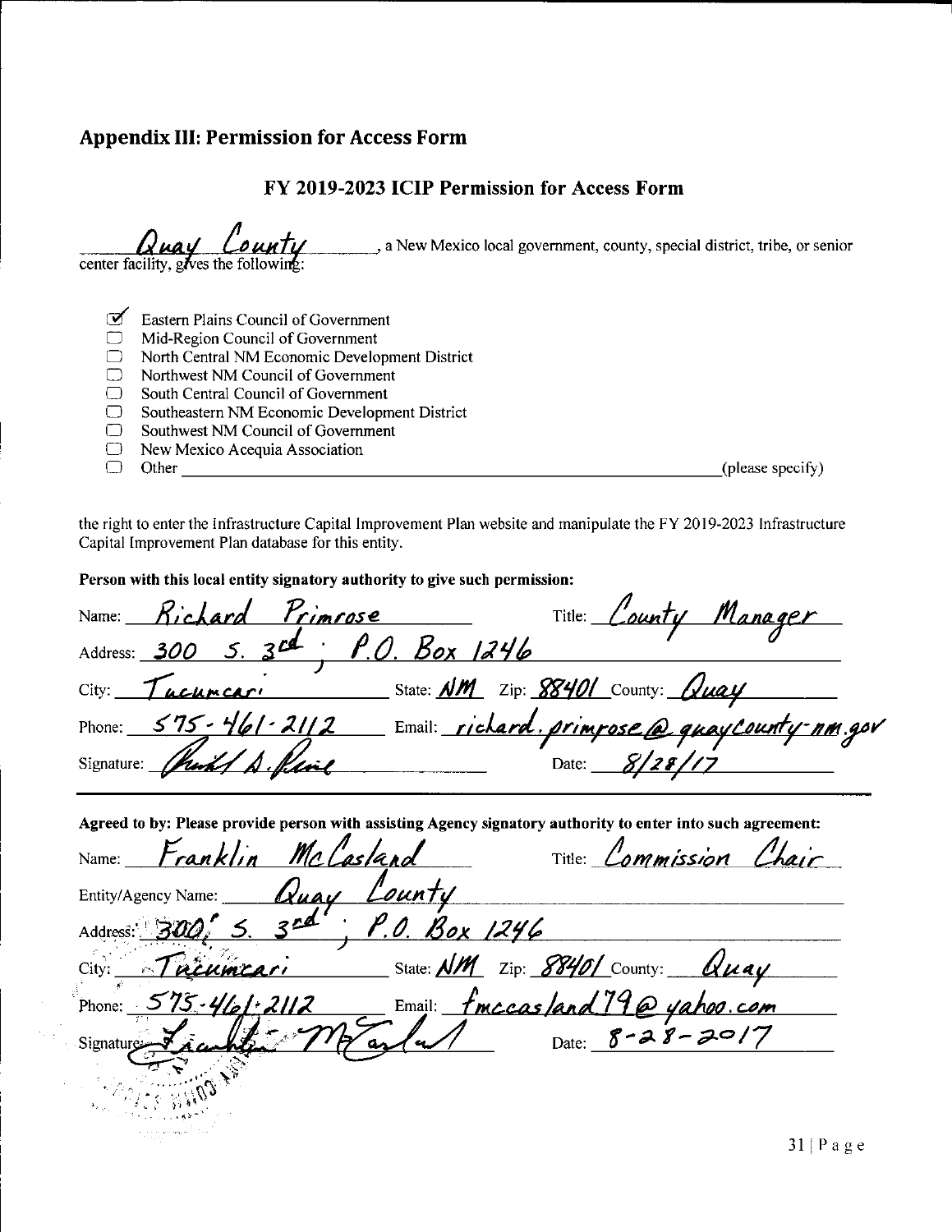## **Appendix I: ICIP Completion Certification Form**

## **FY 2019-2023 ICIP Completion Certification Form**

This certifies that

 $\frac{U_{\text{way}}}{E_{\text{Hity Name}}}$   $\frac{10000}{E_{\text{Hity Code N}}}$ 

Entity Code Number

has completed and entered the information required for the FY 2019-2023 Infrastructure Capital Improvement Plan (ICIP), to include the following for each project (please check mark each item completed):

- I. Entity Information.
	- $\boldsymbol{\mathcal{I}}$  Contact person name, address, county, telephone, fax number, email address.
	- **I** COG District number
	- $\mathbf{z}'$  Entity type.
	- Compliant with Executive Order 2013-006
	- $\Box$  Asset management plan and/or inventory listing of capital assets.
- 2. Complete information on  $-$ 
	- **I** Project Priority Process
	- **M** Capital Improvement Goals
	- @' Factors/Trends Considered
- 3. Capital Project Detail.
	- $\triangledown$  Year/Rank
	- $\triangledown$  Project Title
	- Project Type  $\boldsymbol{\beta}$
	- Category &'
	- Project Contact Information  $\overline{3}'$
	- Project Location @'
	- Legislative Language &'
	- Description/Scope of Work  $\mathbf Z$
	- Secured/Potential Funding Budget ~
	- Project Budget  $\overline{\mathbf{z}}$
	- Phasing Budget  $\Box$
	- Operating Budget  $\overline{M}$
	- Who will Own, Operate, Fiscal Agent, Own Land, Own Asset, and Maintain
	- $\Box$  Answer questions 1-10 as related to each specific project

heryl Sempson<br>orized Signature<br>eryl Simpson

Printed